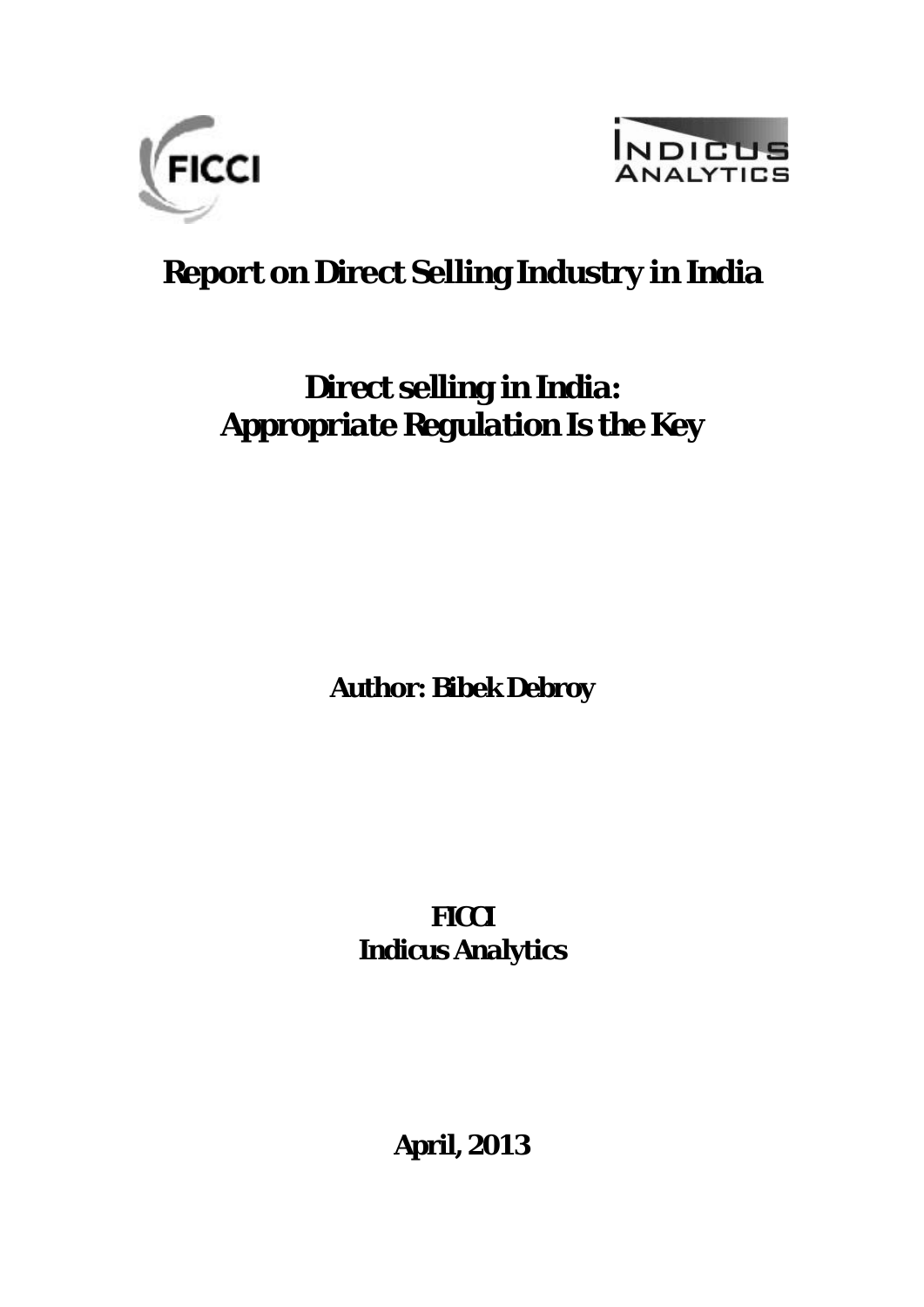



#### **CONTENTS**

| Section 3: Single level, Multi Level and Pyramid 15 |  |
|-----------------------------------------------------|--|
|                                                     |  |
|                                                     |  |
|                                                     |  |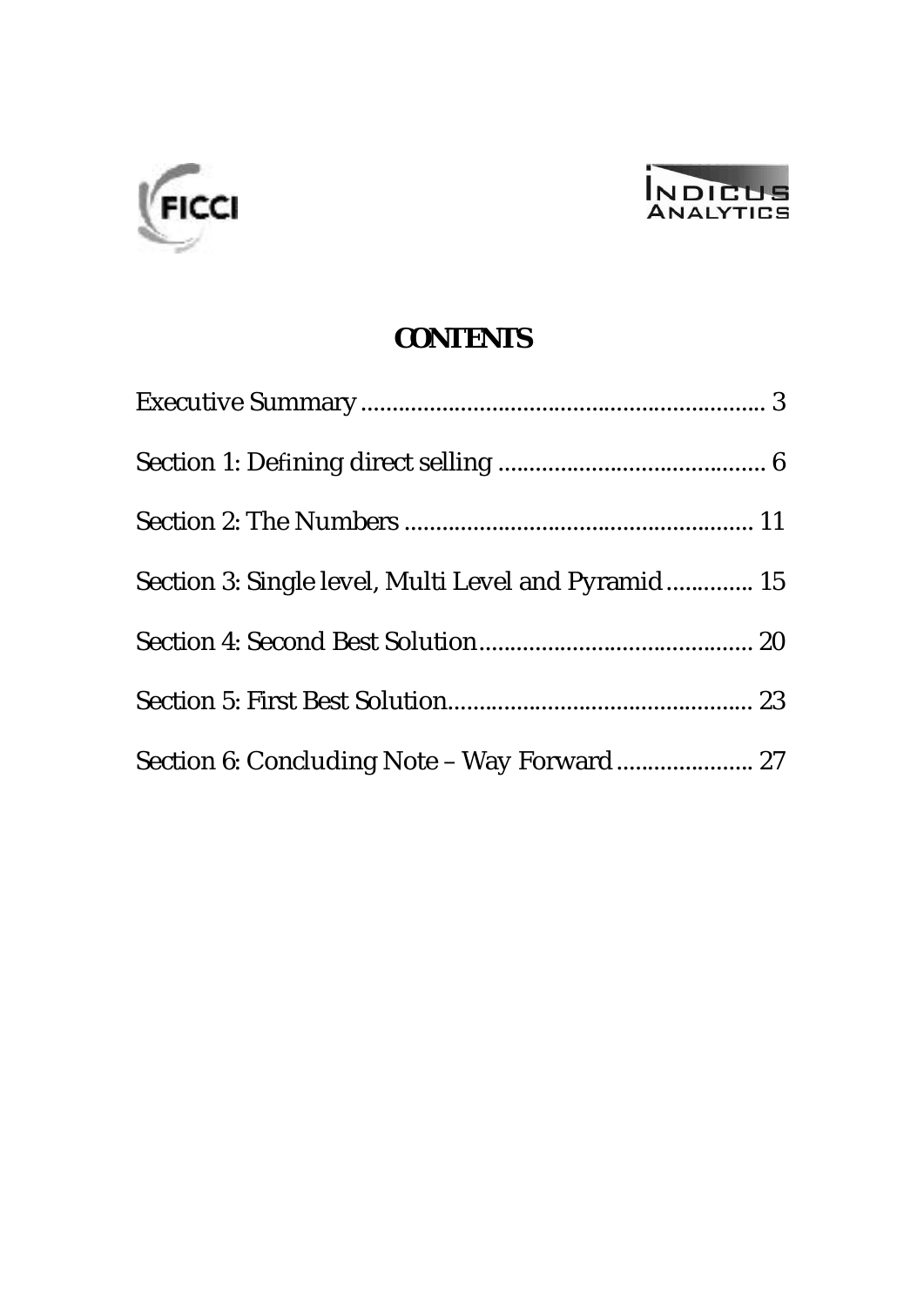



### **EXECUTIVE SUMMARY**

This paper sets the base for a good understanding of the direct selling model, its advantages, and its limitations, and how government policy needs to deal with this growing employment opportunity for the masses. It argues that good and sustainable growth oriented government policy needs to protect the interests of the consumers and also promote cost reducing, and efficiency enhancing activities of employment generation. It shows that this is possible simply by appropriately differentiating between the desirable and the undesirable.

The paper first makes clear that the way data are collected by the Government of India itself provides a good indication of what Direct Selling (DS) is, and what it is not. All sales of goods that are not through a physical location such as stores, stalls and marts, and also not through mail order, internet, etc. In other words, Direct Selling is the residual and involves selling usually through 'explanation and demonstrations' by a direct seller and not through any other means.

Within the DS model there may be a multi-level marketing (MLM) model however that is very different from the pyramid schemes that the Government needs to protect consumers against. (These pyramid or Ponzy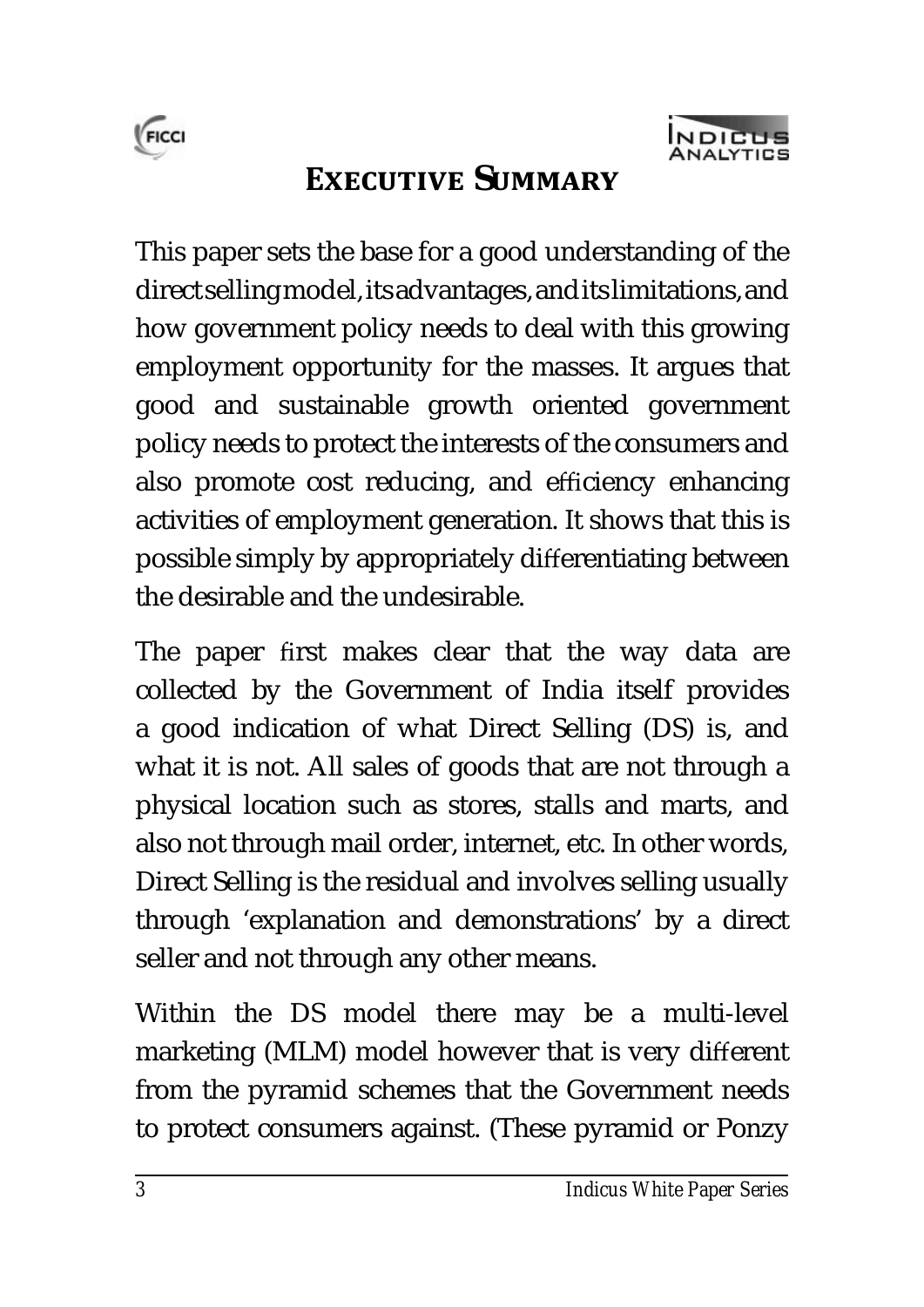



schemes involve promises of abnormal returns/benefits) To contrast, the DS model even if it is in the MLM mode is about sales of goods and sometimes services.

These definitional issues are important to be coded in all current and future policy and legislation if India is to fully benefit from the efficiency enhancing and employment generating advantages of DS and of MLM. And international evidence shows that there are benefits.

DS through MLM is a form of disintermediation and has the obvious advantage of reduction in transaction costs and bridging the gap between consumer prices and manufacturer prices, facilitated by the use of technology. It is because of this that as countries move up the development ladder (as reflected by per capita income) direct selling increases in importance. The benefits are further enhanced when we consider the impact as an additional source of employment, often to untrained and otherwise unemployable persons and also often to women.

India needs to operate at the central level. It needs to amend the Prize, Chits and Money Circulation Schemes (Banning) Act, making the distinction clear. First, direct selling, including multi-level marketing, has to be defined. Second, there has to be an explicit qualification explaining that direct selling is not to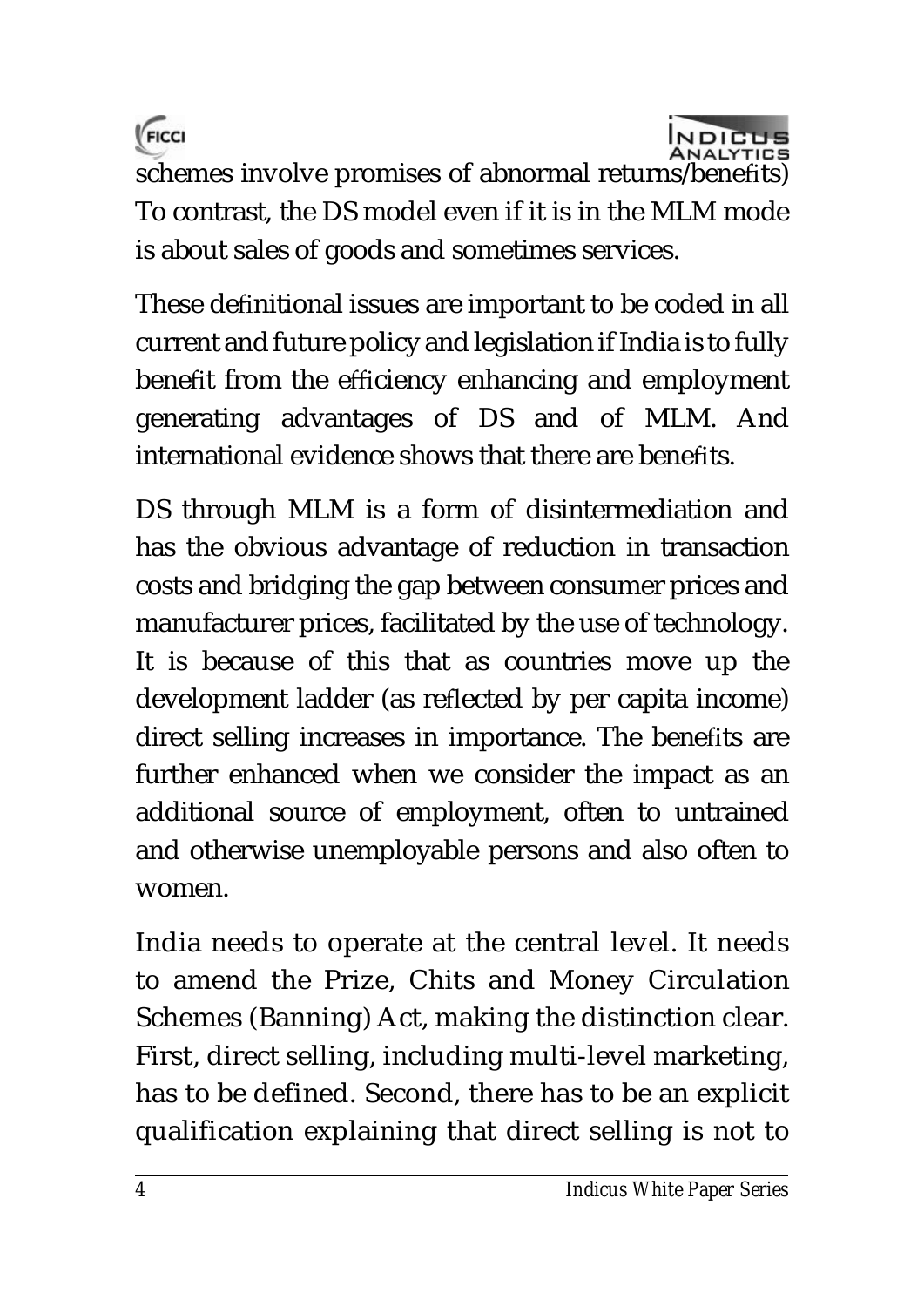



be interpreted as a money circulation scheme. Third, a pyramid scheme has to be defined, so that one knows what is being prohibited. This will protect direct selling companies, protect consumers and also make the task of enforcement easier.

Other than defining and allowing direct selling and defining and prohibiting pyramid schemes, a formal registration system should be put in place, there need to be written contracts between the direct seller and the direct selling company that make the relationship transparent and specify sales practices in the ethical domain.

Overall, India needs a more systematic policy on DS that is based on its own constitutional structure and also the realities and idiosyncracies of the Indian economy. Fast growing countries such as Thailand, Malaysia, Korea, Indonesia, China, Vietnam, Japan, Taiwan and Singapore all have a specific statute that regulates, and more important, facilitates direct selling.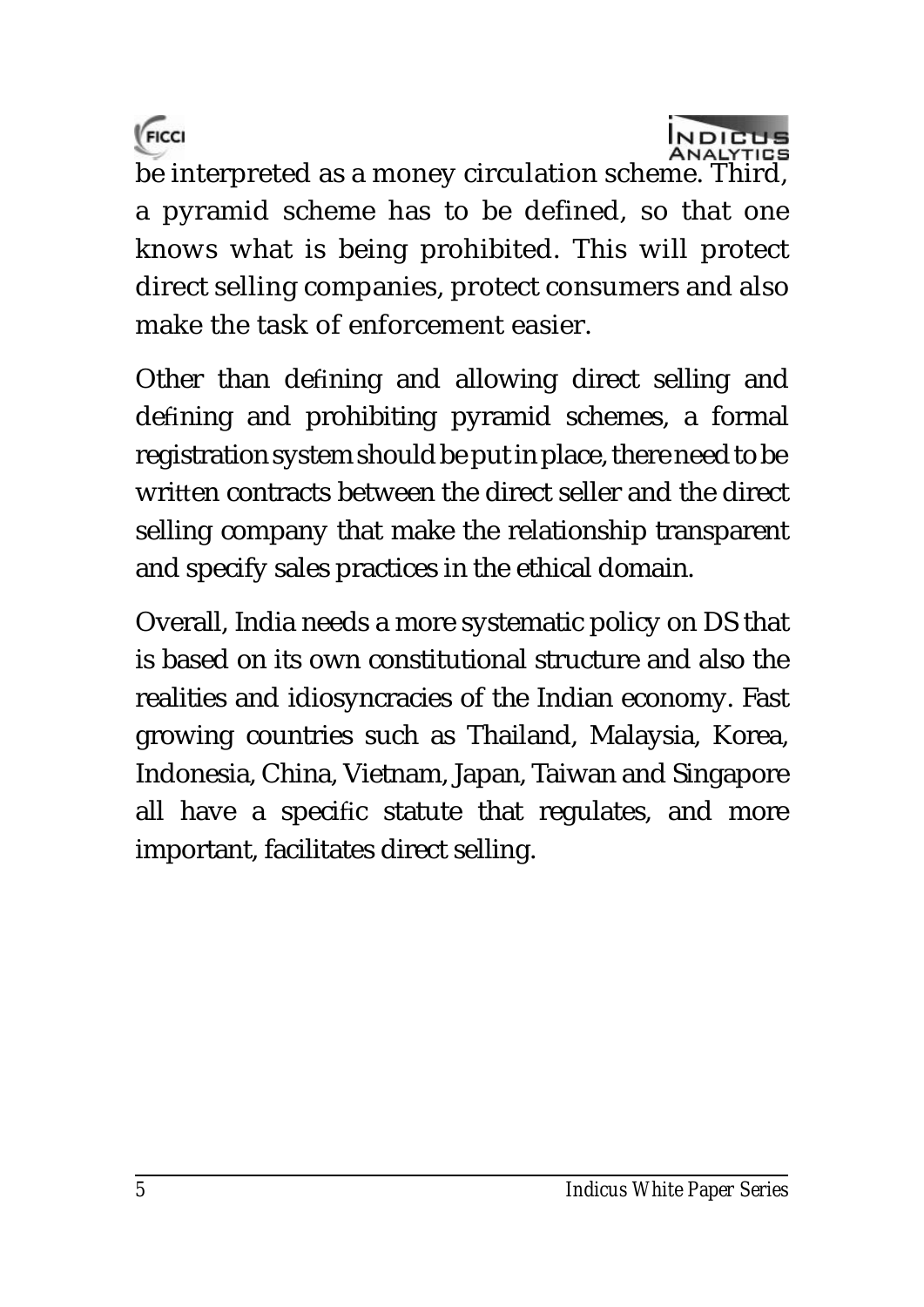



### **SECTION 1: DEFINING DIRECT SELLING**

There is no unambiguous definition of direct selling. Definitions can be of three types and they don't necessarily overlap.

First, there is a statistical kind of definition. For example, consider the United Nations Central Product Classification (UNCPC). In the current version 2 of this<sup>1</sup>, the 2-digit code 62 stands for retail trade services and the further classifications 621 and 622 are retail trade services through specialized and non-specialized stores. Everything else (623, 624, 625) is a residual category and can be interpreted as direct selling. $2$  623 is explained as, "This group includes:- mail, catalogue or Internet sales services by stores that accept orders of new goods by mail,telephone, e-mail, etc., and ship or deliver products to the customer's door." 624 is explained as, "This group includes:- retail trade sales through vending machines; - retail trade services of market stalls- retail trade services of door-to-door sales or direct sales, defined as

<sup>1</sup> http://unstats.un.org/unsd/cr/registry/docs/CPCv2\_explanatory\_notes.pdf

<sup>2</sup> However, *Socio-Economic Impact of Direct Selling: Need for a Policy Stimulus*, Arpita Mukherjee, Tanu M. Goyal, DivyaSatija and NirupamaSoundarajan, ICRIER, undated, equates direct selling with code 624.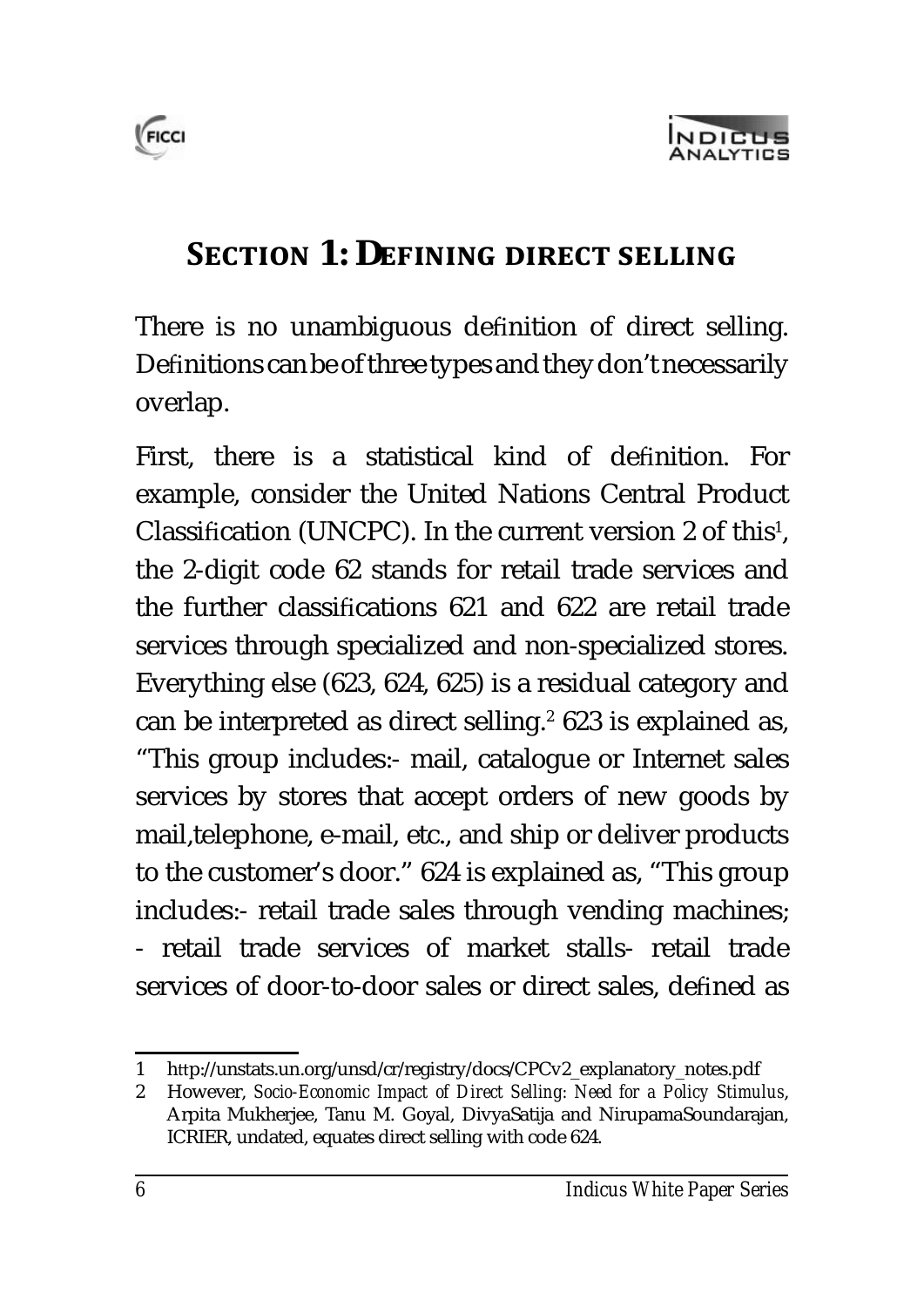



a method of consumerproduct and services distribution via sales in a person-to-person manner/way from a fixed retaillocation primarily through independent salespeople and distributors who are compensated fortheir sales and for their marketing and promotional services, based on the actual use orconsumption of such products or services." Finally, 625 is explained as, "This group includes:- retail services of commission agents who negotiate retail commercial transactions for a fee or acommission; - services of electronic retail auctions." The Indian statistical counterpart is the 2008 version of the National Industrial Classification (NIC).<sup>3</sup> At the 2-digit level, 47 covers retail trade, with the exception of motor vehicles and motor-cycles. Sub-divided further, 471 through 478 are sales through stores, stalls and marts. Everything else (479) is a residual category and comes under direct selling. The code 479 is defined as, "retail trade not in stores, stalls or marts". One can sub-divide a bit further, but that is at best artificial. For example, 4791 is defined as "retail sale via mail order houses or via Internet" and explained as, "In retail sale activities in this class, the buyer makes his choice on the basisof advertisements, catalogues, information provided on a website, modelsor any other means of advertising. The customer places his order by mail, phone or over the

<sup>3</sup> http://mospi.nic.in/mospi\_new/upload/nic\_2008\_17apr09.pdf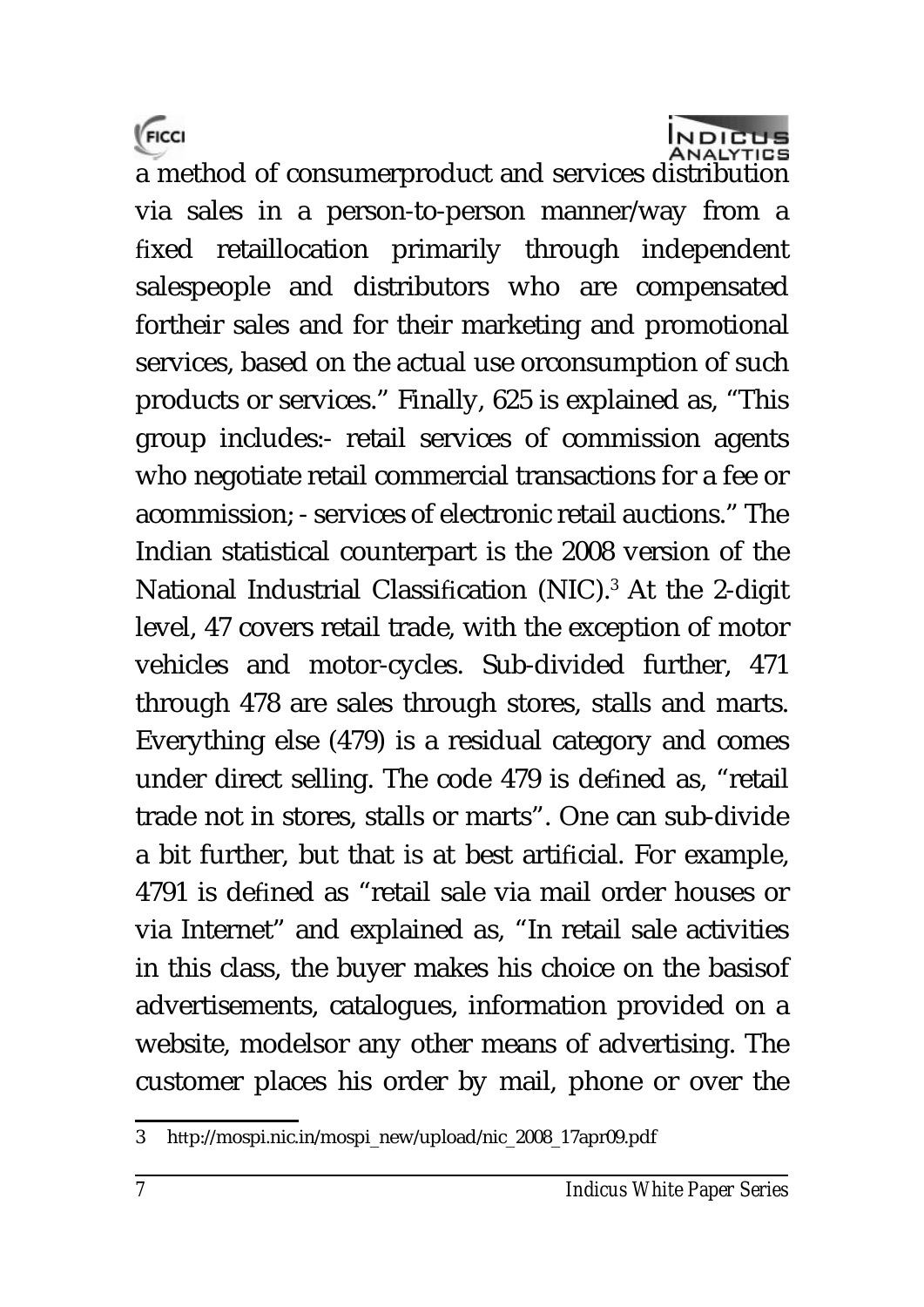



Internet (usually through special means provided by awebsite). The products purchased can be either directly downloaded fromthe Internet or physically delivered to the customer." This leaves 4799 as a residual category of other retail sales not through stores, stalls or marts and interpreted as, "This class includes retail sale of any kind of product in any way that is notincluded in previous classes (by direct sales or door-to-door sales persons, through vending machines etc.), direct selling of fuel (heating oil, fire woodetc.), delivered directly to the customer's premises, activities of non-storeauctions (retail), retail sale by (non-store) commission agents." Subject to that point about unnecessary silos in a seamless word, 4799 rather than 479 then becomes a definition of direct selling in the Indian context, at least from the statistical point of view.

The second kind of definition is one formulated by direct selling associations. Regional and countryspecific associations or federations often have their own definitions. Since this is paper is about India, let's stick to the Indian Direct Selling Association's (IDSA) definition.<sup>4</sup> "Direct Selling means the marketing of consumer products/services directly to the consumers generally in their homes or the homes of others, at their workplace

<sup>4</sup> http://www.idsa.co.in/WhatIsDirectSelling.html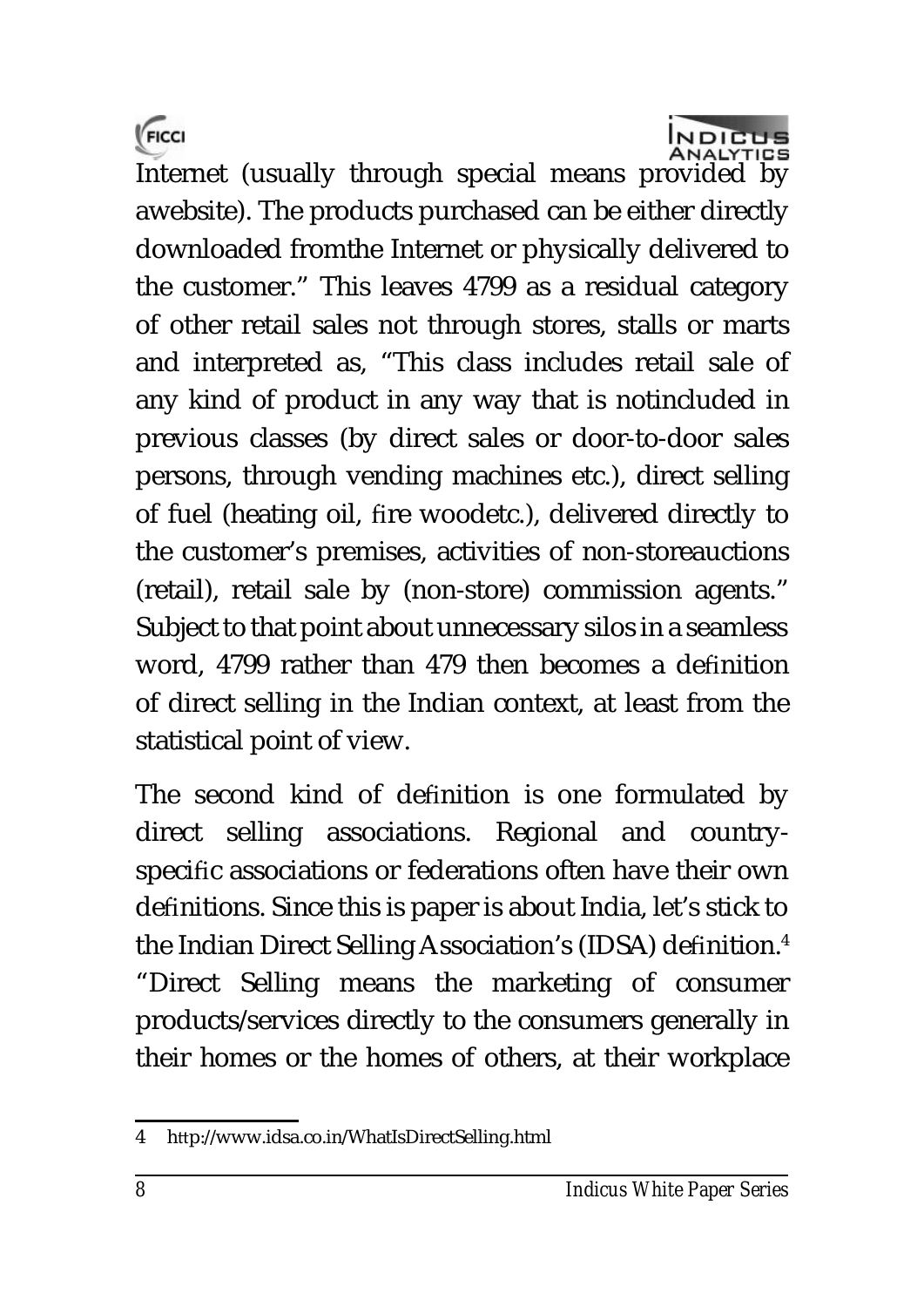FICCI



and other places away from permanent retail locations, usually through explanation or demonstration of the products by a direct seller." But for the qualification "usually through", this corresponds to 4799.

Statistical definitions, or those articulated by federations and associations, don't amount to law and policy. For that purpose, one has to look at specific legislation and the problem in India is that none exists. This is partly because of the Seventh Schedule. Entry 33 in the Concurrent List talks about trade and commerce and specifically mentions "the products of any industry where the control of such industry by the Union is declared by Parliament by law to be expedient in the public interest, and imported goods of the same kind as such products." However, subject to this, trade and commerce within the State is in the State list. This has led to artificial compartments between FDI in wholesale and FDI in retail and FDI in multi-brand and FDI in single-brand. Such compartmentalization is impossible to enforce and is certain to be violated, deliberately, or inadvertently. It is not just developed countries like the United States and the United Kingdom that have specific statutes on direct selling. So do developing countries like Thailand, Malaysia, Korea, Indonesia, China, Vietnam, Japan, Taiwan and Singapore. Union-State relations do not come in the way of a specific statute on direct selling either. There are instances (land,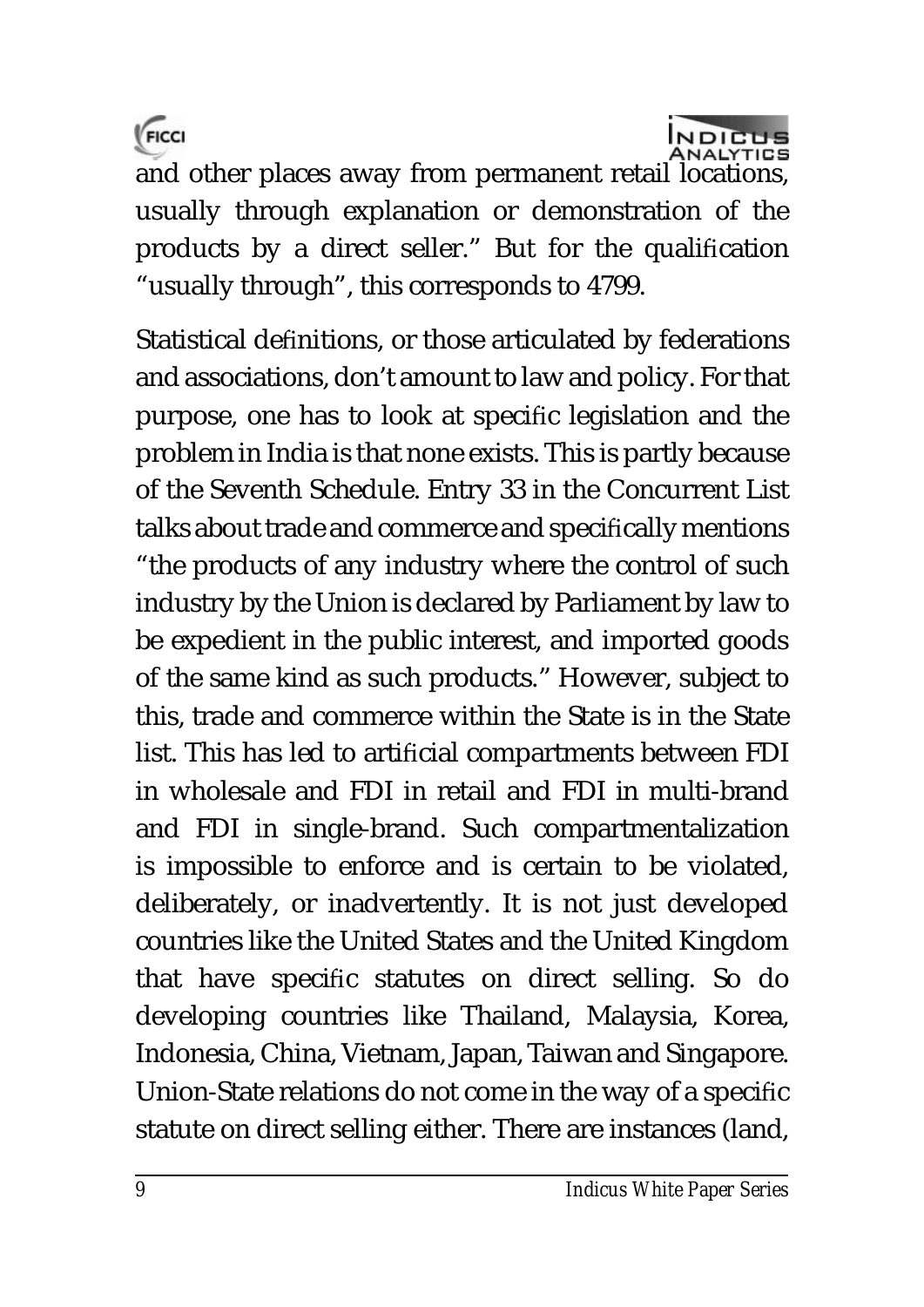



labour, contract farming, education) where the Union has formulated model legislation as a template for States to adopt, or alternatively, enacted such legislation. Nor is the Seventh Schedule cast in stone. Down the years, it has been amended several times. We will return to this point later.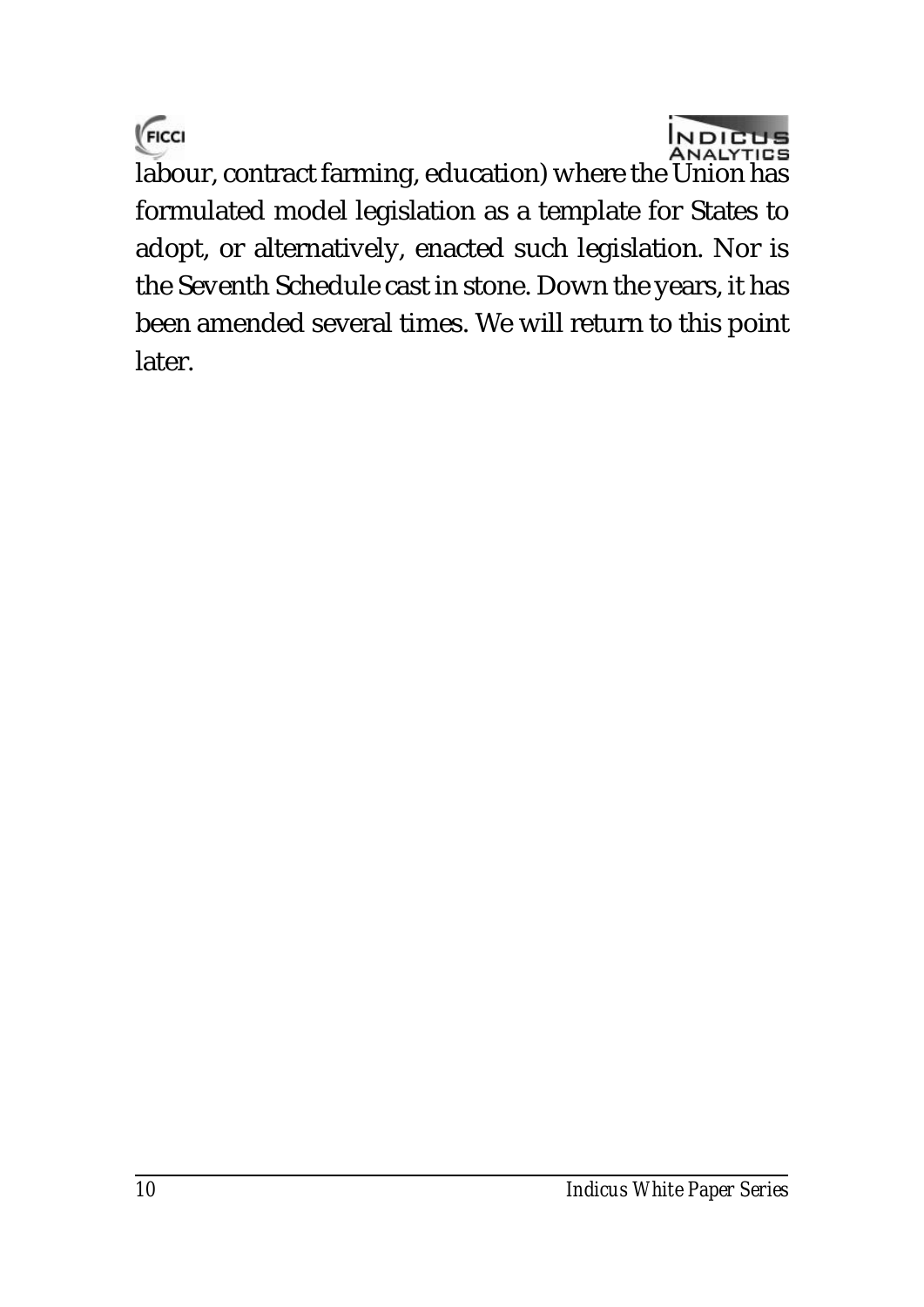



### **SECTION 2: THE NUMBERS**

The origins of India's direct selling industry are dated to 1995 or 1996, 1996 being the year when IDSA was formally established. IDSA membership is not the best indicator to determine the importance of direct selling. For instance, IDSA directly has 18 members and indirectly, more than 1 million independent salespeople. However, the number of direct sellers is estimated to be almost 4 million in 2010-11.<sup>5</sup> For that same year, sales revenue was estimated at 1149 million US dollars, accounting for 35.8% of non-store retail sales, 4.41% of organized retail sales and 0.07% of GDP. These numbers are subject to a caveat. The Indian economy has an organized/formal segment and an unorganized/informal segment. The National Commission for Enterprises in the Unorganized Sector (NCEUS) was set up in 2004 and one of its reports had a very good discussion of definitional and statistical issues in analyzing India's informal economy.<sup>6</sup> For purposes of this paper, let us use the terms

<sup>5</sup> *The Indian Direct Selling Industry, Annual Survey 2010-11*, PHD Chamber of Commerce and Industry and IDSA, 2012.

<sup>6</sup> *Report on Conditions of Work and Promotion of Livelihoods in the Unorganized Sector*, NCEUS, 2007, http://nceuis.nic.in/Condition\_of\_workers\_sep\_2007.pdf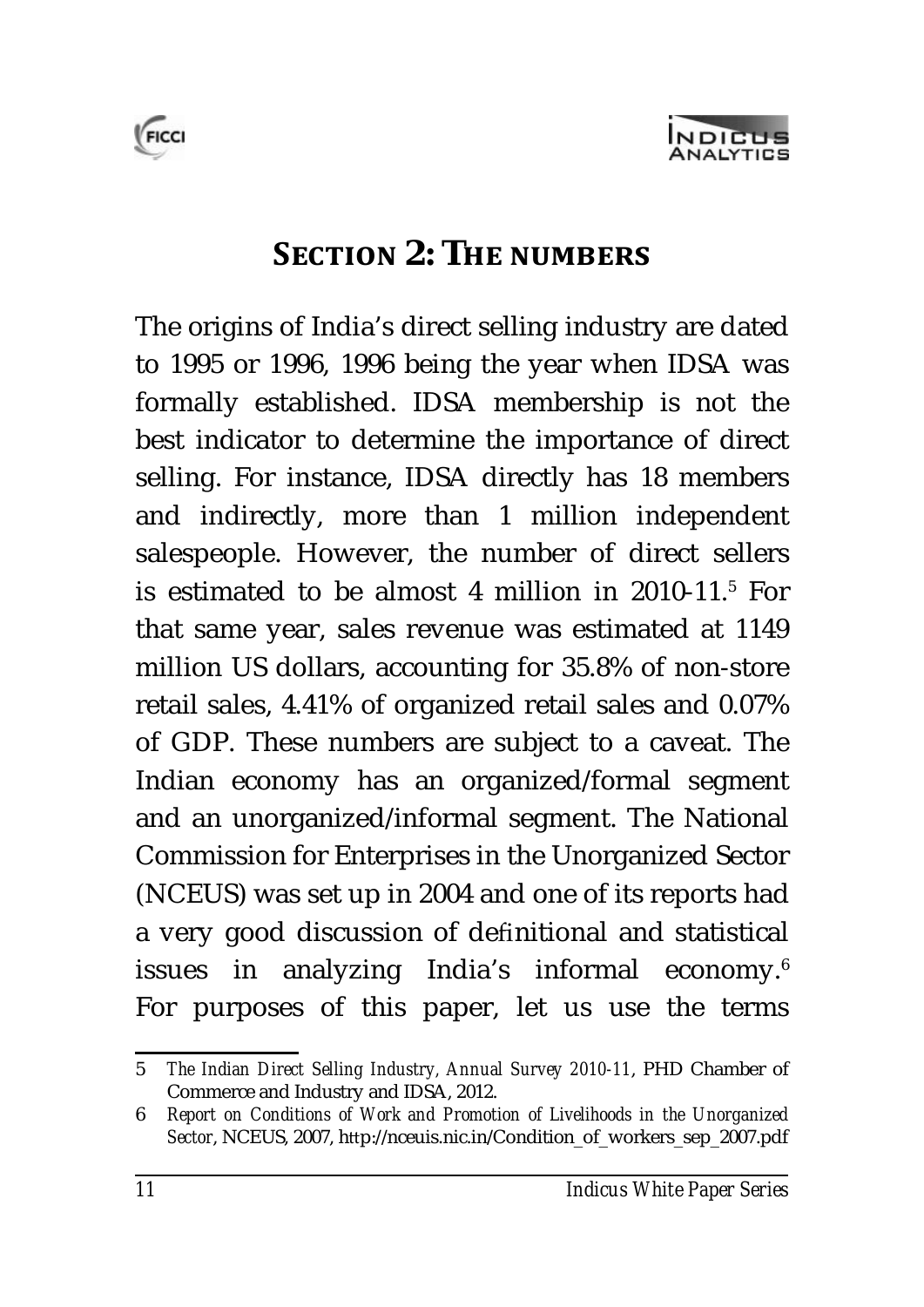



organized and formal synonymously, just as the terms unorganized and informal are used synonymously. Outside of agriculture, informality can be defined in one of three different ways. First, there is a definition in terms ofexemptions from paying indirect taxes. Second, there is a definition in terms of small-scale industry(SSI) or MSME (micro, small and medium enterprises). Third, there is a definition in terms of labour laws. That is, an enterprise is unorganized if it uses power and employs fewer than 10 people or does not use power and employs fewer than 20 people.<sup>7</sup> Without getting into the nitty-gritty of those definitions, there are an estimated 407 direct selling companies in India, of which, 157 (38.6%) are in the organized sector.<sup>8</sup> This has implications for enforceability of law and regulations, though in any process of economic development, there is a natural transition from the unorganized/informal to the organized/formal. With that caveat, for the organized sector, most revenue is from segments like wellness, cosmetics and personal care, home improvements, home care and household goods.<sup>9</sup> And most revenues occur in the South, followed by the West, the East and the North, in that order.

9 *Ibid.*

<sup>7</sup> Strictly speaking, this is a Factories Act definition.

<sup>8</sup> *Ibid.*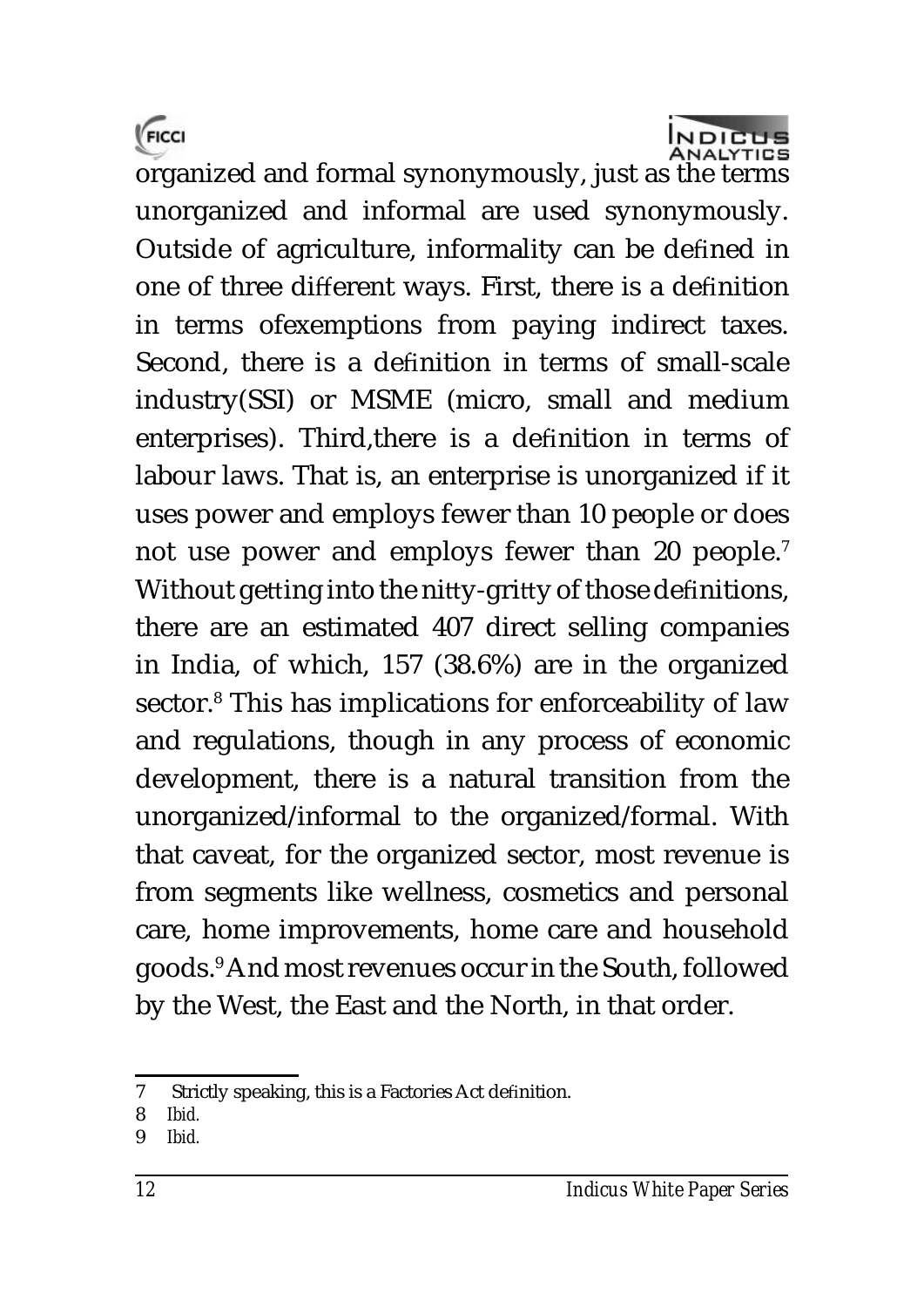



There are reasons for the increase in the importance of direct selling. As an additional channel, it can lead to disintermediation, reduction in transaction costs and bridging the gap between consumer prices and manufacturer prices, facilitated by the use of technology. Urbanization, income and consumption growth, higher female work participation rates and dual income families increase the importance of transaction costs and their decline. Figures are often cited about the importance of direct selling in providing employment, especially to women, and its contribution to tax revenue.<sup>10</sup> While true in principle, this is a counter-factual. The contribution to tax revenue is based on a premise that growth occurs in the organized sector, not the unorganized. This is a plausible assertion, but not axiomatic. Similarly, the employment creation argument is also based on the assumption that there is a net creation of sales, not a diversion of sales from conventional channels to direct modes. However, we do know that as countries move up the per capita income ladder, direct selling increases in importance. This has not only happened in developed country markets like the United States, Japan, Germany, United Kingdom, France, Australia and Singapore, but also in emerging markets like Brazil, Korea, Russia, Malaysia, Argentina, South Africa, Indonesia and Hong Kong. Therefore, logically,

<sup>10</sup> See both the ICRIER and PHD reports mentioned earlier.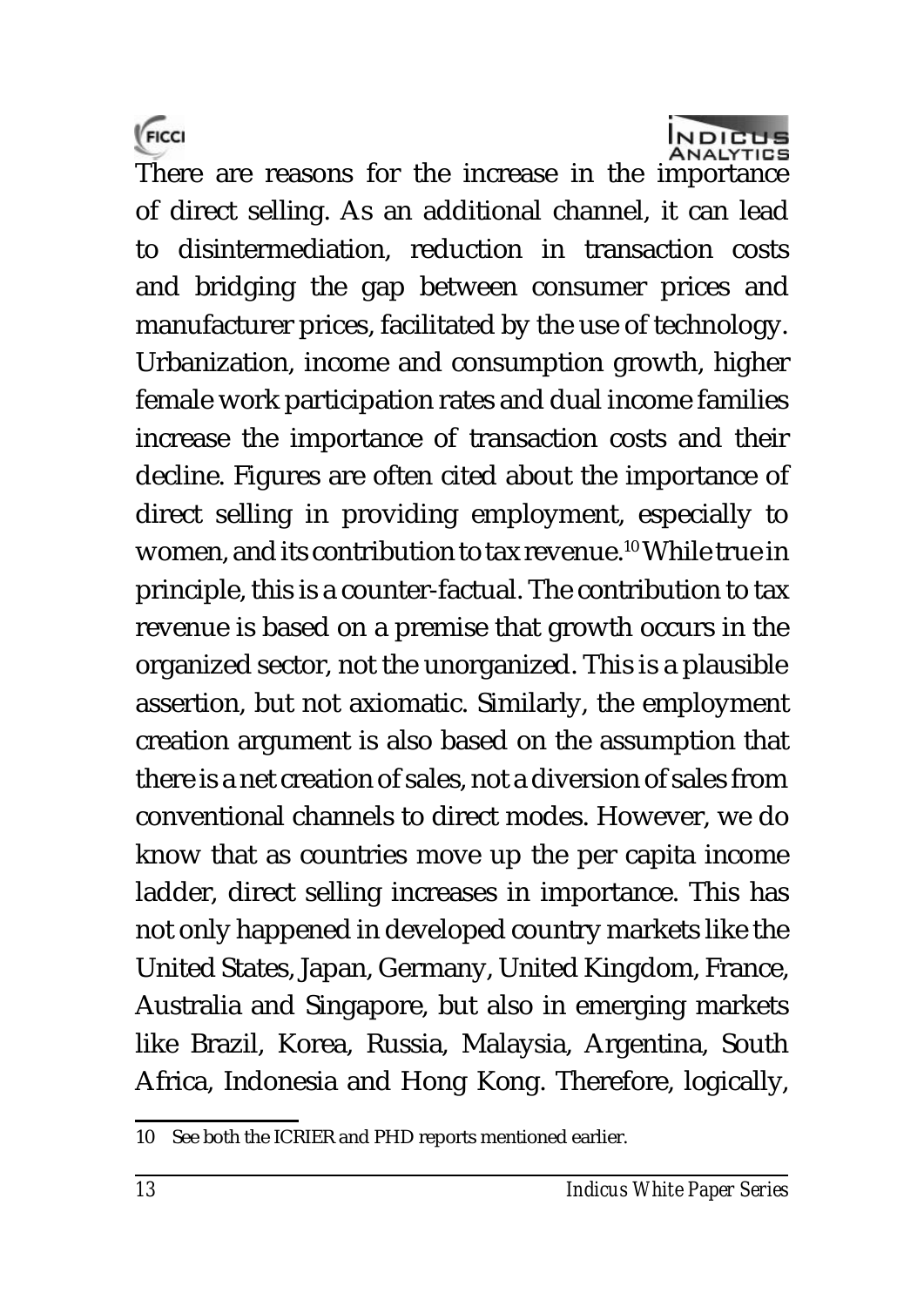



three propositions do follow. First, direct selling is going to increase in importance in India. Second, it will provide an additional source of employment, often part-time and often to women. Third, its contribution to tax revenue will also increase. As has been said earlier, these are empirical propositions, not theoretical. While these observations are based on cross-country numbers, a limited survey in the PHD study also indicates a positive correlation between use of direct selling and monthly household income.<sup>11</sup>

Often, law and regulation do not keep pace with economic development, but follow it. That seems to be happening in India's direct selling industry too.

<sup>11</sup> *Ibid.*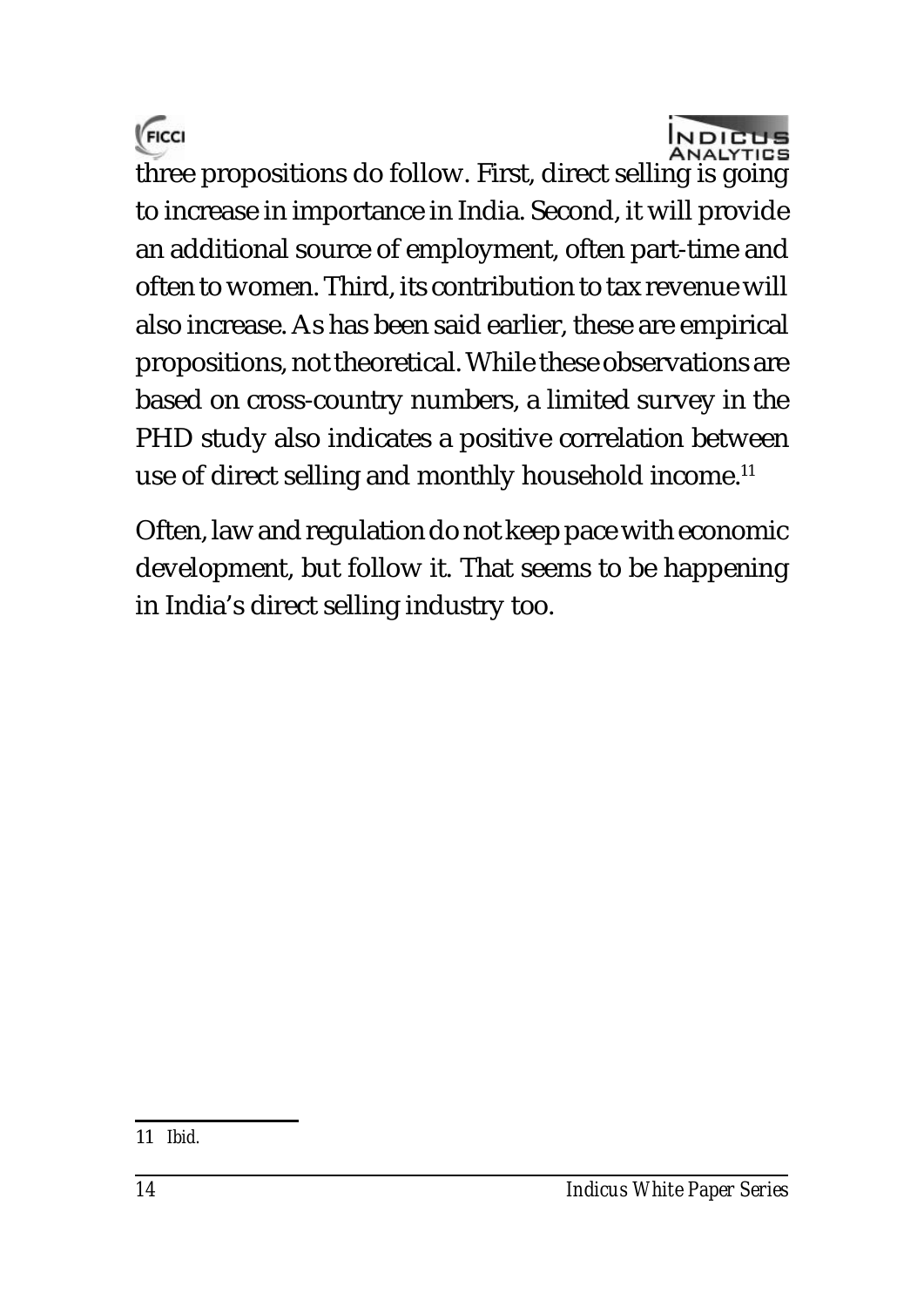

# **SECTION 3: SINGLE-LEVEL, MULTI-LEVEL AND PYRAMID**

We begin this section with three answers from Parliamentary questions, since they highlight the nature of the problem. The questions do not matter, since they are obvious enough. The first was LokSabhaUnstarred Question No. 4875, dated 20/12/2002. "Proposals were received from the Indian Direct Selling Association as well as M/S Frontier Trading etc. requesting to enact a separate legislation to cover direct selling/multi-level marketing/network marketing. The main contention of the representation was that members of Direct Selling Association are being targeted due to vagueness of the "Prize Chits and Money Circulation Scheme (Banning) Act, 1978" in distinguishing between Prize Chit Funds and genuine agencies involved in direct marketing. This matter was examined in detail in consultation with concerned Ministries. The need for a separate legislation was not felt in view of the fact that there were adequate provisions in the Sale of Goods Act, 1930 (for regulating the sale of goods); the Indian Contract Act, 1872 (for the sale of services) and the Consumer Protection Act, 1986 (to promote and protect the rights of the consumers). The provisions of the Prize Chits and Money Circulation

FICCI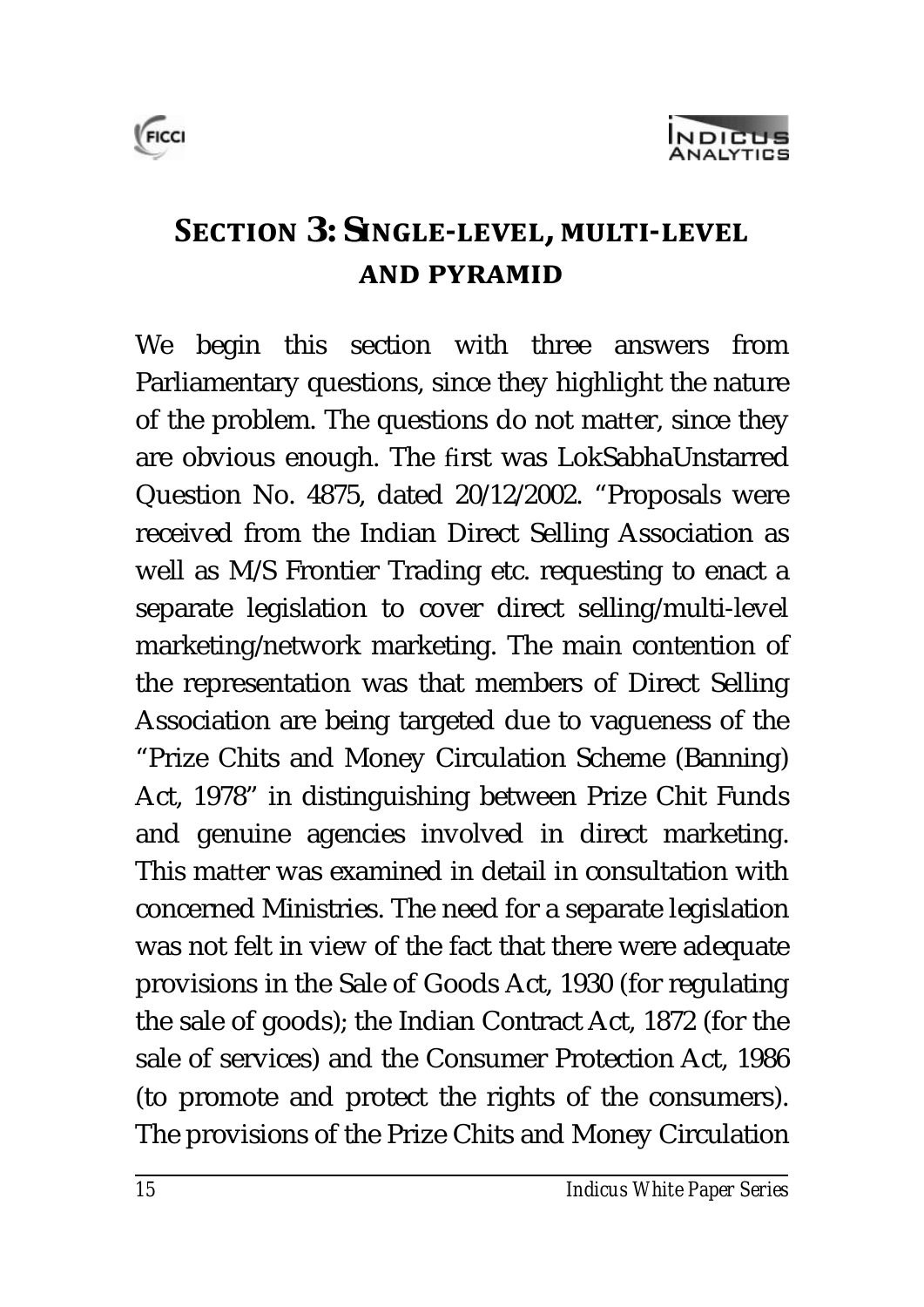



Scheme (Banning) Act, 1978 seek to ban the promotion or conduct of Prize Chits and Money Circulation Schemes. The provisions of this Act had come up for scrutiny before the Honourable Supreme Court of India who have ruled that the "Network Marketing Plan" and direct sale of goods and services by the direct selling companies do not fall within the mischief of the aforesaid Act." The Sale of Goods Act and the Indian Contract Act don't really constitute the problem. But in so far as the Consumer Protection Act and the Prize Chits and Money Circulation Scheme (Banning) Act are concerned, especially the latter, this answer in 2002 clearly failed to anticipate the problems due to court interventions. Second, there was LokSabhaUnstarred Question No. 4062, dated 23/08/2005. "As per Indian Direct Selling Association (IDSA) there are more than 200 direct selling firms opening<sup>12</sup> in India and most of them are small and regional players. The firms account for over 50% of all goods sold through direct selling route in India. The direct selling firms are predominantly unorganized and the information on the approvals taken by such firms is not available. The IDSA is a self regulating industry association that mandates its members to operate within the strict provisions of a Code of ethics prescribed by the World Federation of Direct Selling Association. The Code of ethics sets out

<sup>12</sup> *Sic*, probably meant to be "operating".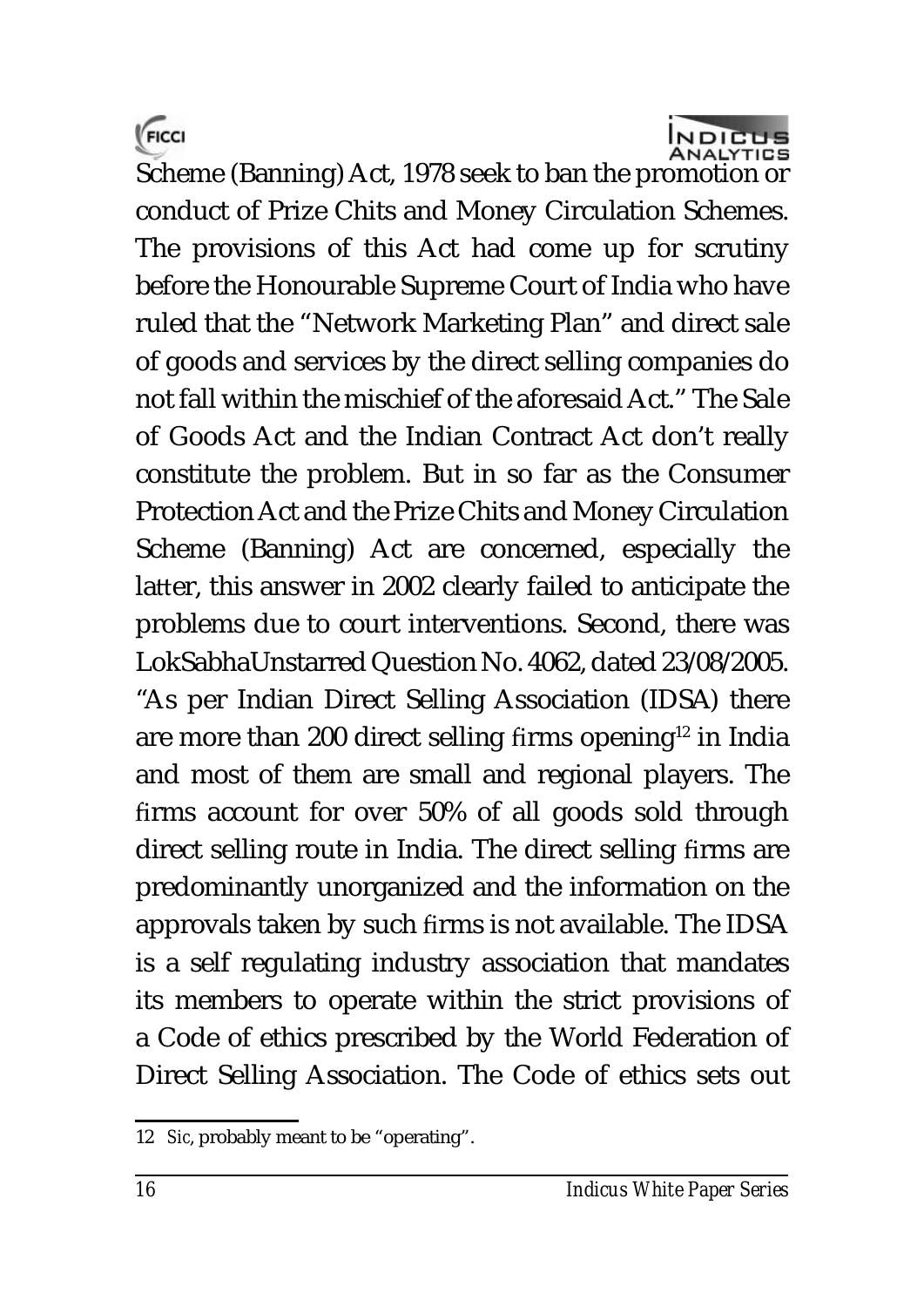$\sqrt{F}$ <sub>FICCI</sub>



fair and ethical principles that induce a congenial and healthy environment for the direct selling industry. Consumers are protected against illegal or unethical practices through the enforcement of the Code." So far, so good and indeed IDSA does have a Code of Ethics.<sup>13</sup> But that code is only binding on members and membership cannot be mandatory. That apart, as the answer itself acknowledges, elements of direct selling do take place via the unorganized channel mode, even if its share in revenue is not proportionate, and enforcement of any law or regulation for the unorganized sector is difficult. Third, there was LokSabhaUnstarred Question No. 4683, dated 7/8/2009. "During 2003, Department of Consumer Affairs had received requests from Indian Direct Selling Association and other persons for enacting a separate legislation to cover Direct Selling/Direct/Network/Multi-Level Marketing. In consultation with the Ministry of Law, Department of Consumer Affairs has issued a letter to all the Chief Secretaries of States and Union Territories clarifying that if the Direct/Network/Multi-Level Marketing Companies do their activities lawfully, then their activities would not attract any of the provisions of the Prize, Chits and Money Circulation Schemes (Banning) Act, 1978. The Central Economic Intelligence Bureau, the investigating agency dealing with economic offences, had

<sup>13</sup> http://www.idsa.co.in/images/pdf/CodeOfEthics.pdf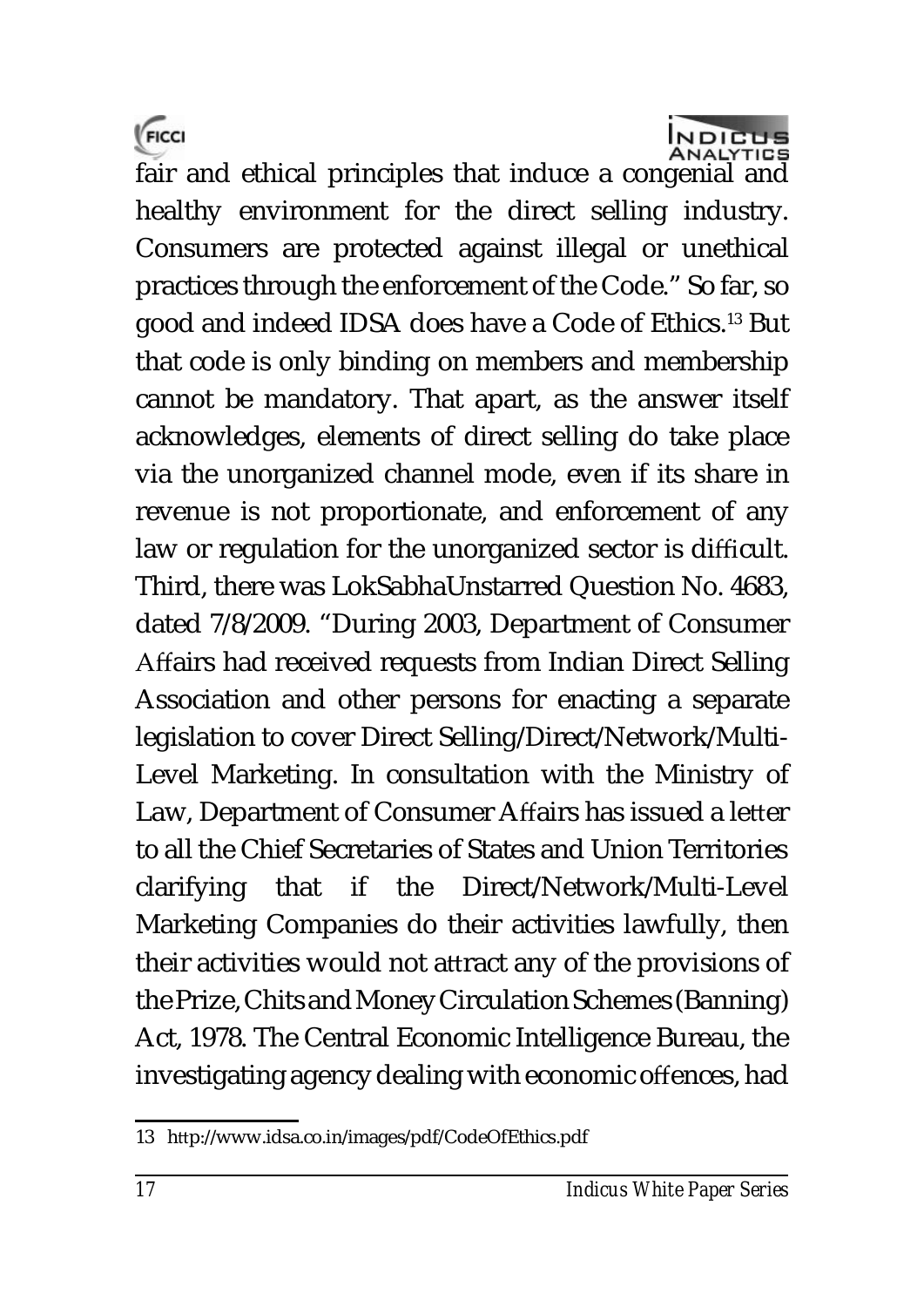



drawn attention of the Department of Consumer Affairs to the fact that companies using pyramid schemes to sell their products were taking shelter under this letter to protect themselves from possible legal action. In further response, Department of Consumer Affairs clarified to all the States and Union Territories that the instructions issued earlier did not cover pyramid structure marketing scheme. Reserve Bank of India has also separately clarified that it is for the State Governments to seek advice of their Law Officers/Public Prosecutor to decide whether any given scheme attracts the provisions of the Prize, Chits and Money Circulation Schemes (Banning) Act, 1978."

There is thus recognition that there is a double kind of problem. First, stated explicitly, companies indulging in pyramid structure marketing schemes were claiming exemption from the Prize, Chits and Money Circulation Schemes (Banning) Act. Second, left implicit and not explicitly stated, since direct selling can also be multilevel, companies indulging in multi-level marketing were being equated with those that dabbled in pyramid structures. In pyramid structures, people are persuaded to join and pay money, because they gain from the payments made by people who join later. In practice, it shouldn't be difficult to distinguish between the two. For instance, there is often no clear product in a pyramid structure and commissions are paid on registration and entry fees, not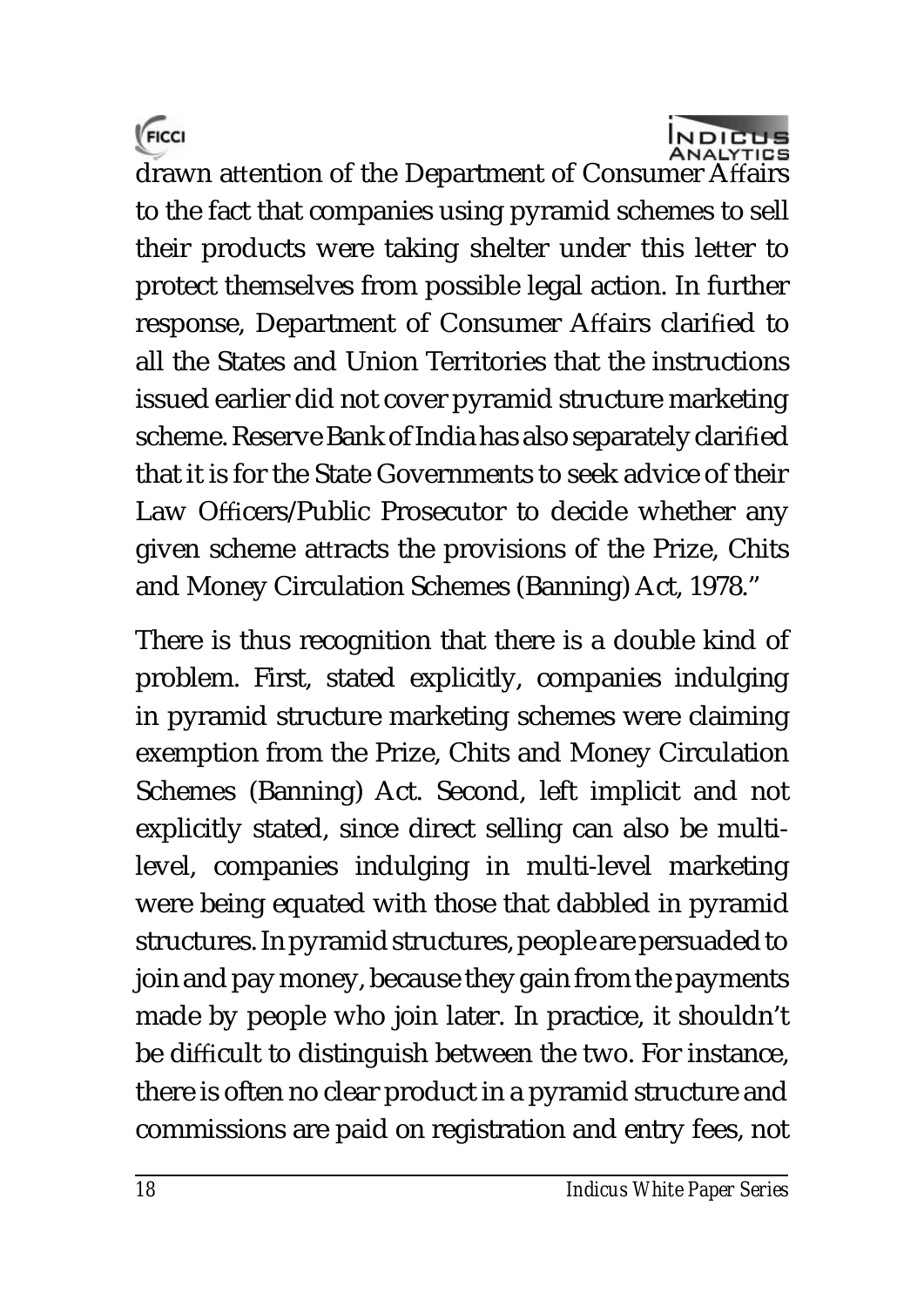



on sales of products. Even if there is a product, it may be of dubious value. Having said this, does the Prize, Chits and Money Circulation Schemes (Banning) Act clearly distinguish between the two, without having to go in for judicial interpretation?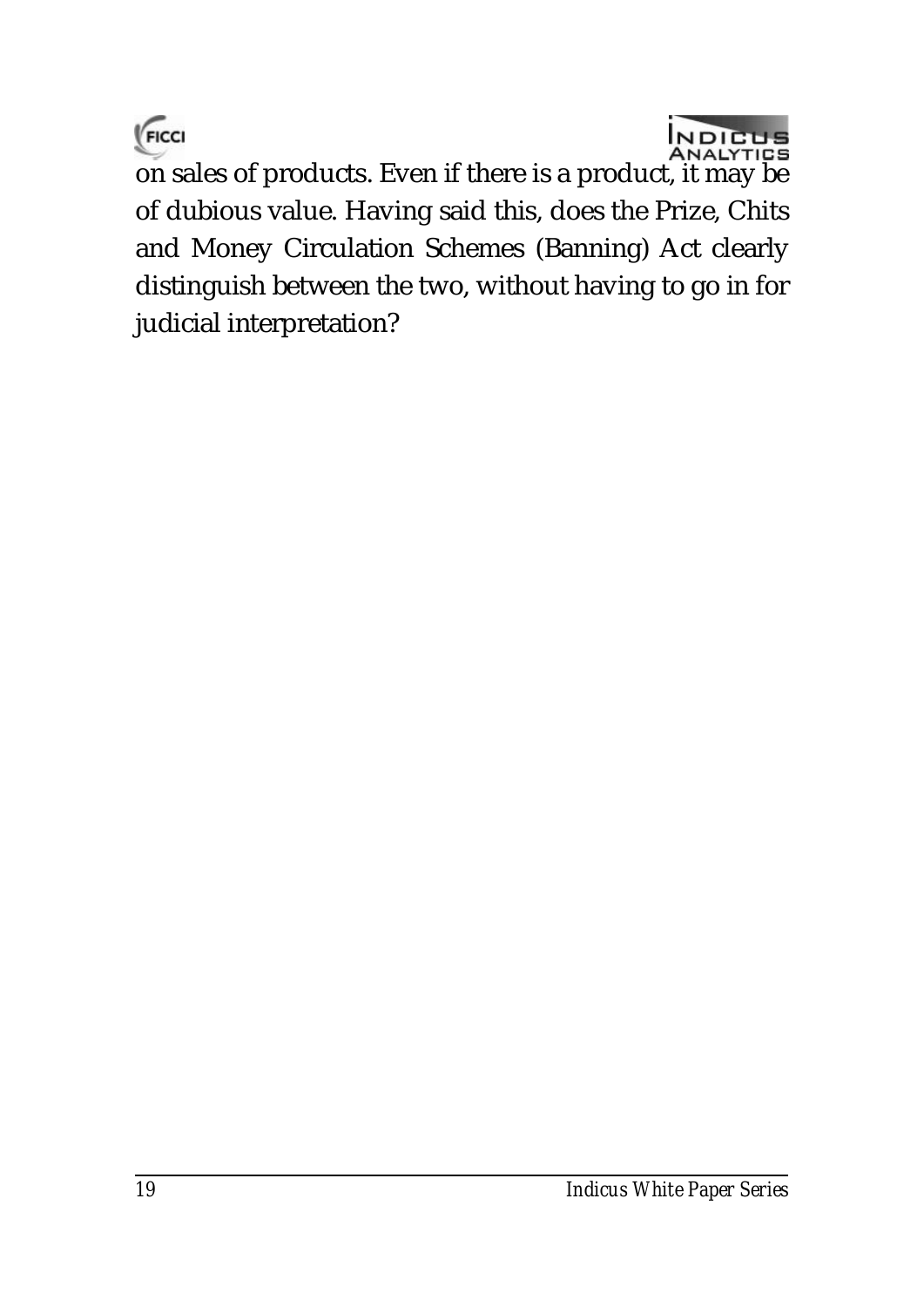



### **SECTION 4: THE SECOND-BEST SOLUTION**

In the present context, the relevant part of the Prize, Chits and Money Circulation Schemes (Banning) Act is the bit that concerns "money circulation schemes". The relevant part is Section 2C of the definitions. This states, "Money circulation scheme means any scheme, by whatever name called, for the making of quick or easy money, or for the receipt of any money or valuable thing as the consideration for a promise to pay money, on any event or contingency relative or applicable to the enrolment of members into the scheme, whether or not such money or thing is derived from the entrance money of the members of such scheme or periodical subscriptions." The question to ask is the following. Given the clause "on any event or contingency relative or applicable to the enrolment of members etc", is it immediately obvious that this statute does not apply to multi-level marketing schemes? The answer has to be in the negative. Therefore, an amendment is needed to the Prize, Chits and Money Circulation Schemes (Banning) Act, making the distinction clear. First, direct selling, including multi-level marketing, has to be defined. Second, there has to be a qualification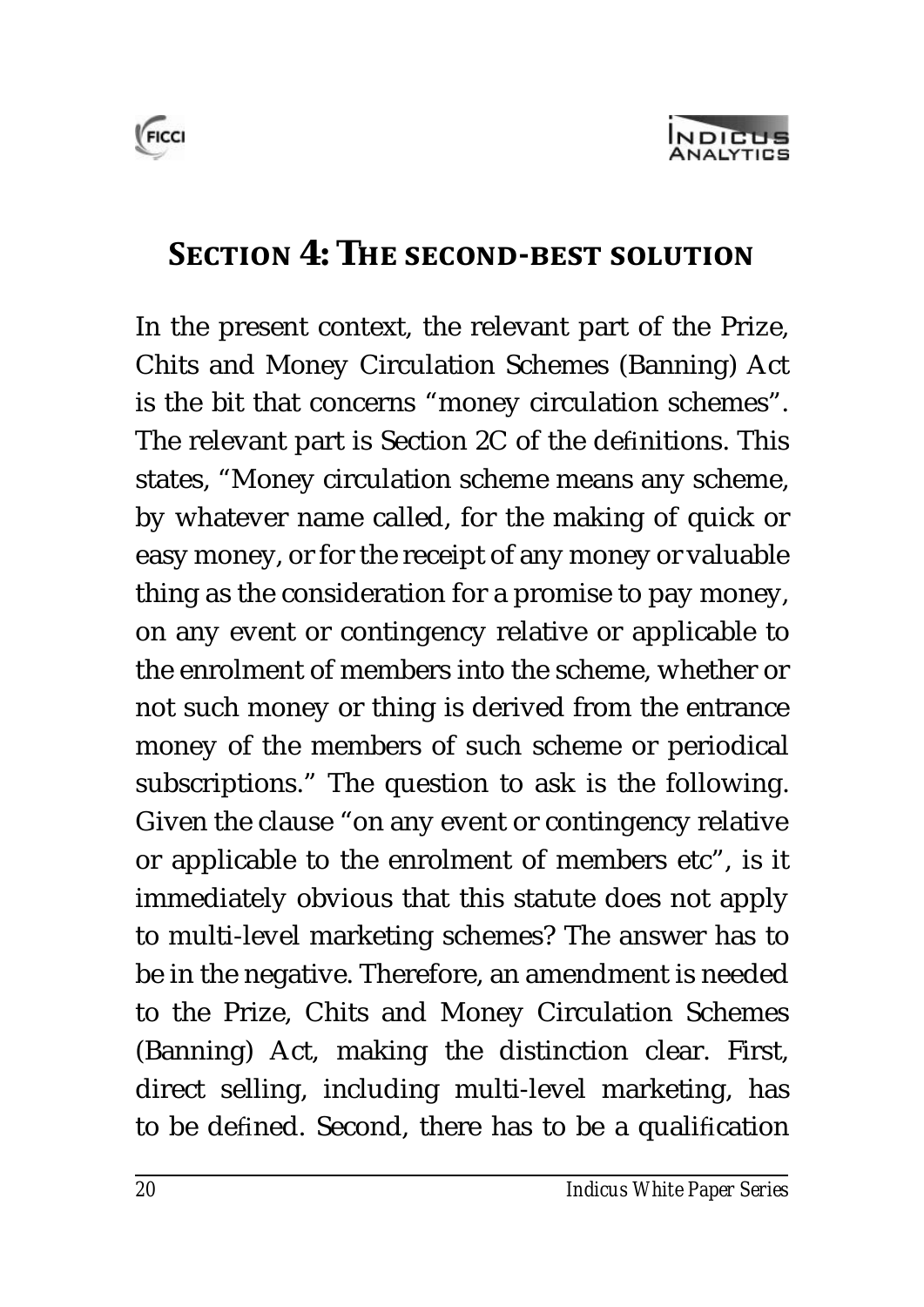FICCI



explaining that direct selling is not to be interpreted as a money circulation scheme, as long as there is no pyramid structure involved. Third, a pyramid scheme has to be defined, so that one knows what is being prohibited. This will protect direct selling companies, protect consumers and also make the task of enforcement easier.

In addition to amending the Prize, Chits and Money Circulation Schemes (Banning) Act, it is also necessary to amend the Consumer Protection Act. For instance, Section 2® of the Consumer Protection Act is against unfair practices and "unfair trade practice means a trade practice which, for the purpose of promoting the sale, use or supply of any goods or for the provision of any service, adopts any unfair method or unfair or deceptive practice including any of the following practices…" Although this listing is meant to be indicative and not exhaustive, it is sometimes interpreted as being exhaustive, the point being that a pyramid scheme is not explicitly mentioned as an unfair trade practice.

These two amendments are the bare minimum that is necessary. However, there is a reason why these have been described as a second-best solution. Laws are enacted at various points in time, to cater to a specific need. Tinkering with sections and amending them here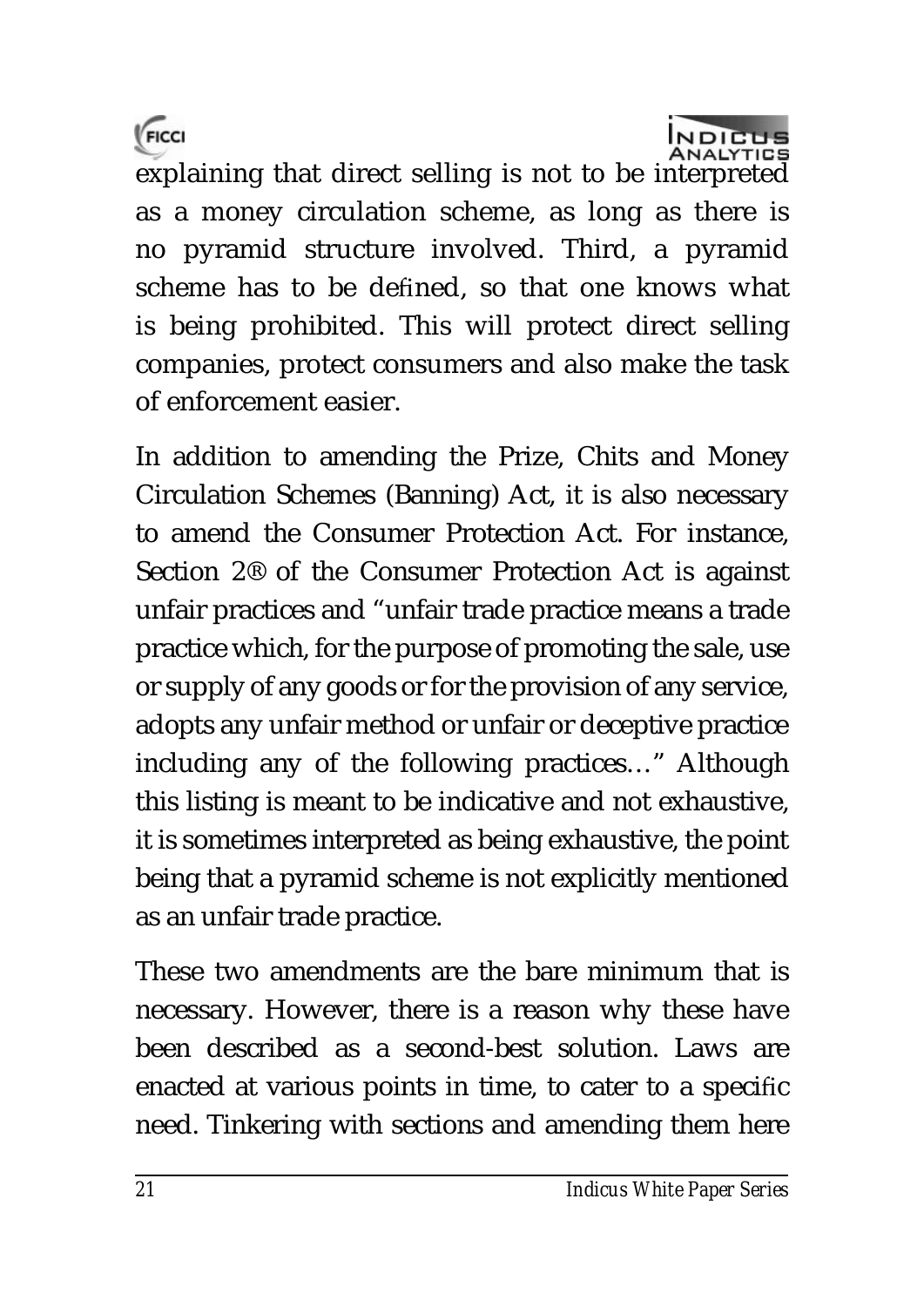



and there, to cater to a new need, is often a bad idea. Such amendments fail to take a holistic view. Given the importance of the direct selling industry, an importance that is only likely to increase in the future, a fresh piece of legislation is needed.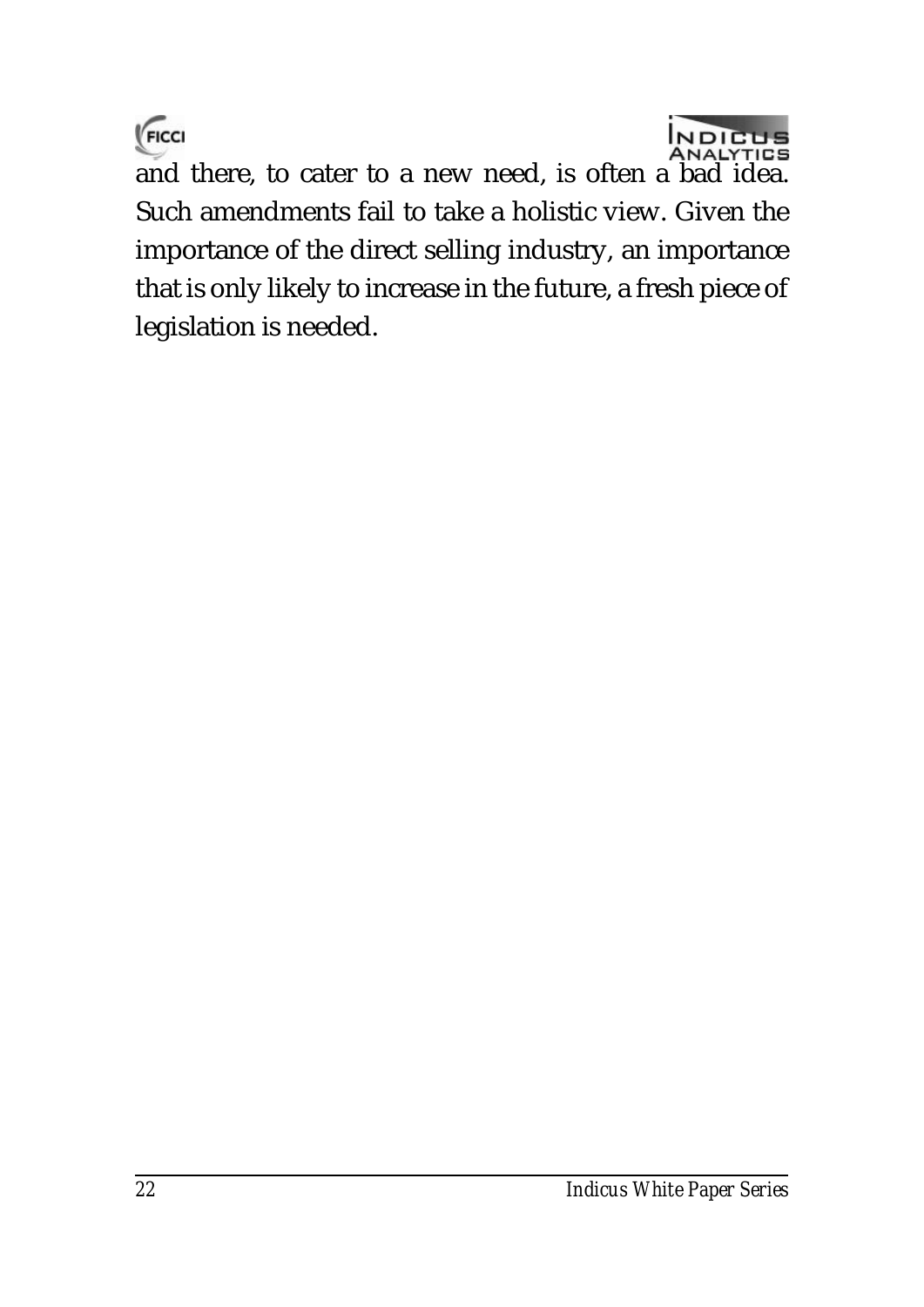



### **SECTION 5: THE FIRST-BEST SOLUTION**

Many countries in the world (Singapore, Malaysia, United Kingdom, United States, Thailand, Malaysia, Korea, Indonesia, China, Vietnam, Japan, Taiwan, Singapore) have specific pieces of legislation on direct selling and there are reasons for this. They address issues beyond the ones mentioned in Section 4 and legally formalize some of the principles IDSA has in the Code of Ethics. For example, these cover conduct towards consumers, conduct towards direct sellers and conduct towards companies. One must also remember that direct selling need not always be B2C. It can also be B2B. If one scans the legislation in these different countries, they generally tend to involve a licensing cum registration system for direct sellers, prohibitions on certain categories of products, restrictions on collecting money, a cooling-off period (during which consumers can cancel the contract), restrictions on multi-level marketing modes and prohibitions on pyramid schemes. In some form, they are also part of guidelines that have been issued in the State of Kerala. Other than defining and allowing direct selling and defining and prohibiting pyramid schemes, these could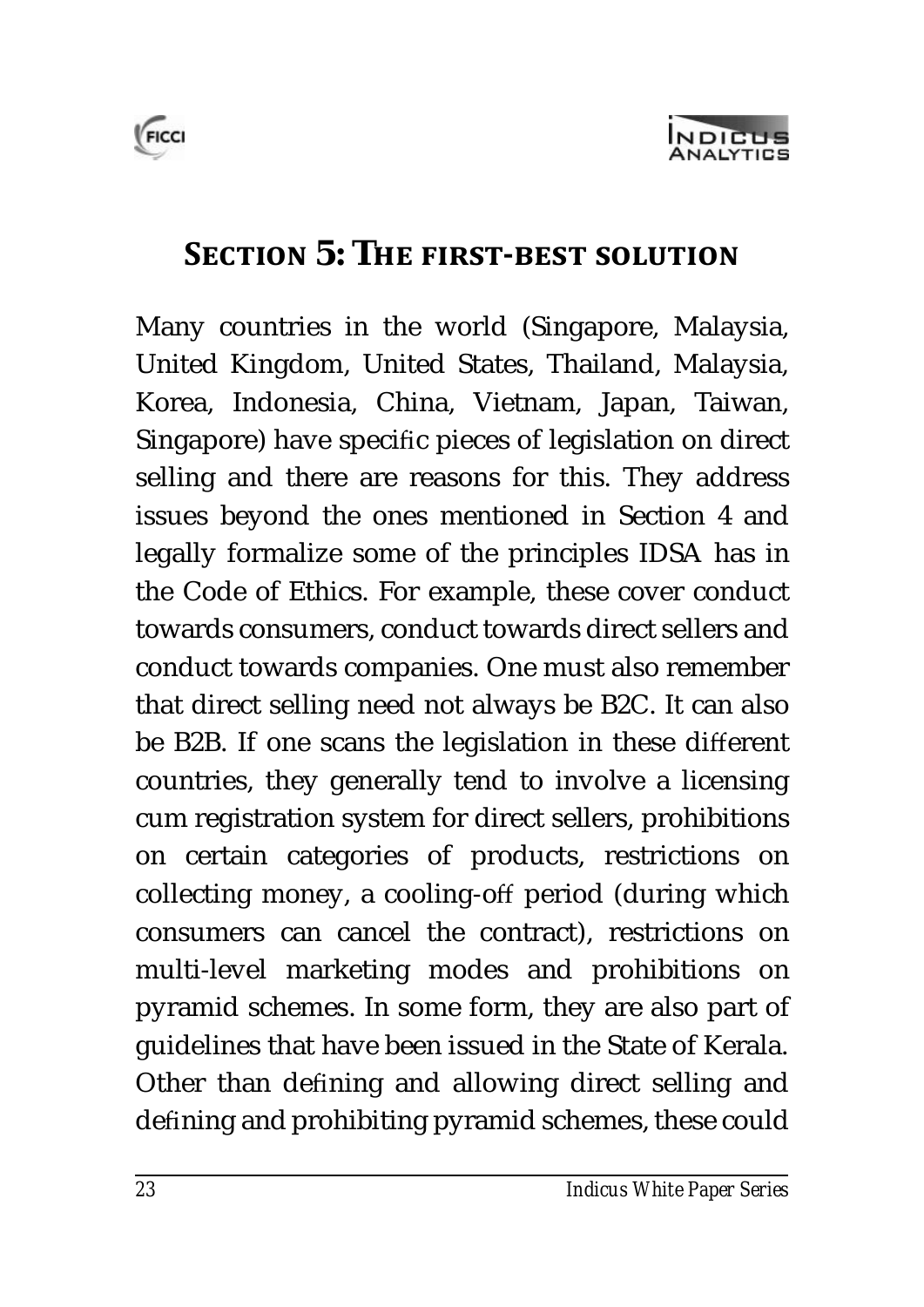



involve a registration system for the direct selling company (regardless of the specific statute under which the company is registered), written contracts between the direct seller and the direct selling company and impose conditions on both the direct selling company and the direct seller.

But given what was said about the importance of the unorganized/informal segment, one cannot drive the registration/licensing requirement too hard, especially because this isn't a requirement that can be readily enforced. Though not a figure for direct selling, in 2004-05, 84.9% of own account enterprises in India were not registered and this needs to be flagged, because registration also bringsattendant benefits, such as access to credit or government subsidies on marketing and technology.<sup>14</sup>Why aren't own account enterprises registered? The answer isn't entirely lack of information. Opting out of registration is probably a conscious decision, because the benefits from registrationare not commensurate with the costs. Not only are procedures connected with registrationcomplicated and tiresome, registration brings with it the attendant problem of bribery and rent-seekingfrom the government

<sup>14</sup> *Report on Conditions of Work and Promotion of Livelihoods in the Unorganized Sector*, NCEUS, 2007, [http://nceuis.nic.in/Condition\\_of\\_workers\\_sep\\_2007.](http://nceuis.nic.in/Condition_of_workers_sep_2007.) pdf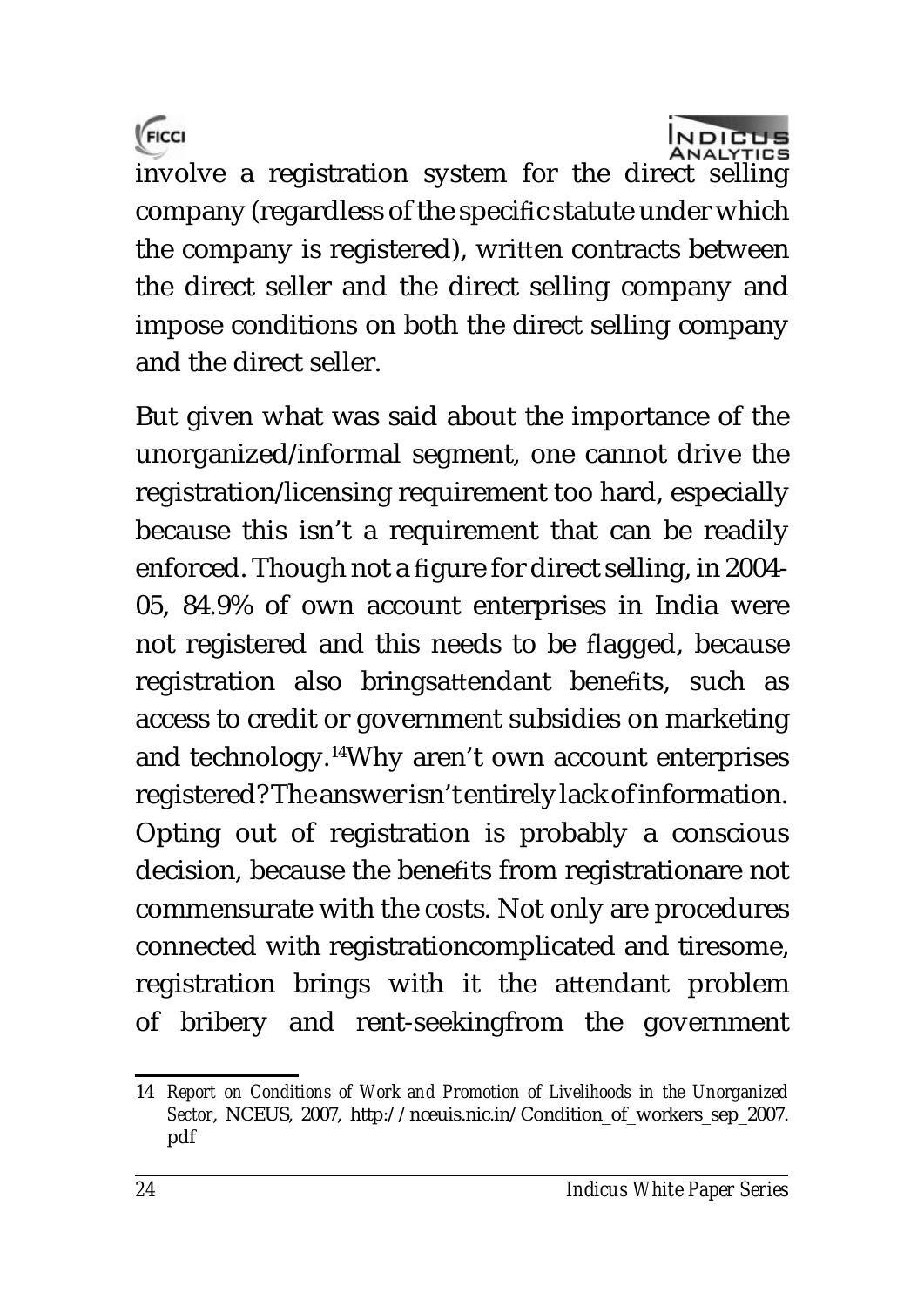FICCI



machinery. The non-registration issue spills over into the existence of the unorganized sector in general. It is often presumed that rigid labour laws in the organized sector encourage informality. But this is a partial explanation. There are other reasons behind informality – avoidance of taxes, complicated transaction costs associated with registration, rentseeking and few perceived benefits from formalization. The 3rd SSI (small-scale industry) Census was held in 2000-01. When asked about the reasons for nonregistration, 53.13% said that they weren't aware of the provisions, while another 39.8% said that they "were not interested".<sup>15</sup> After the MSMED (Micro, Small and Medium Enterprises) Act of 2006, the SSI census became a MSME Census, conducted in 2006-07.<sup>16</sup> This continued to show very high levels of non-registration. Therefore, while registration/licensing is a good idea and ensures the transition from unorganized/informal to organized/formal, with its attendant benefits, this needs to be incentivized.

As has been mentioned earlier, the Seventh Schedule doesn't come in the way of the Union piloting such a fresh piece of legislation, piloted by the Ministry of Consumer Affairs, Food and Public Distribution. All that is required

<sup>15</sup> http://dcmsme.gov.in/ssiindia/census/highlights.htm

<sup>16</sup> http://www.dcmsme.gov.in/publications/FinalReport010711.pdf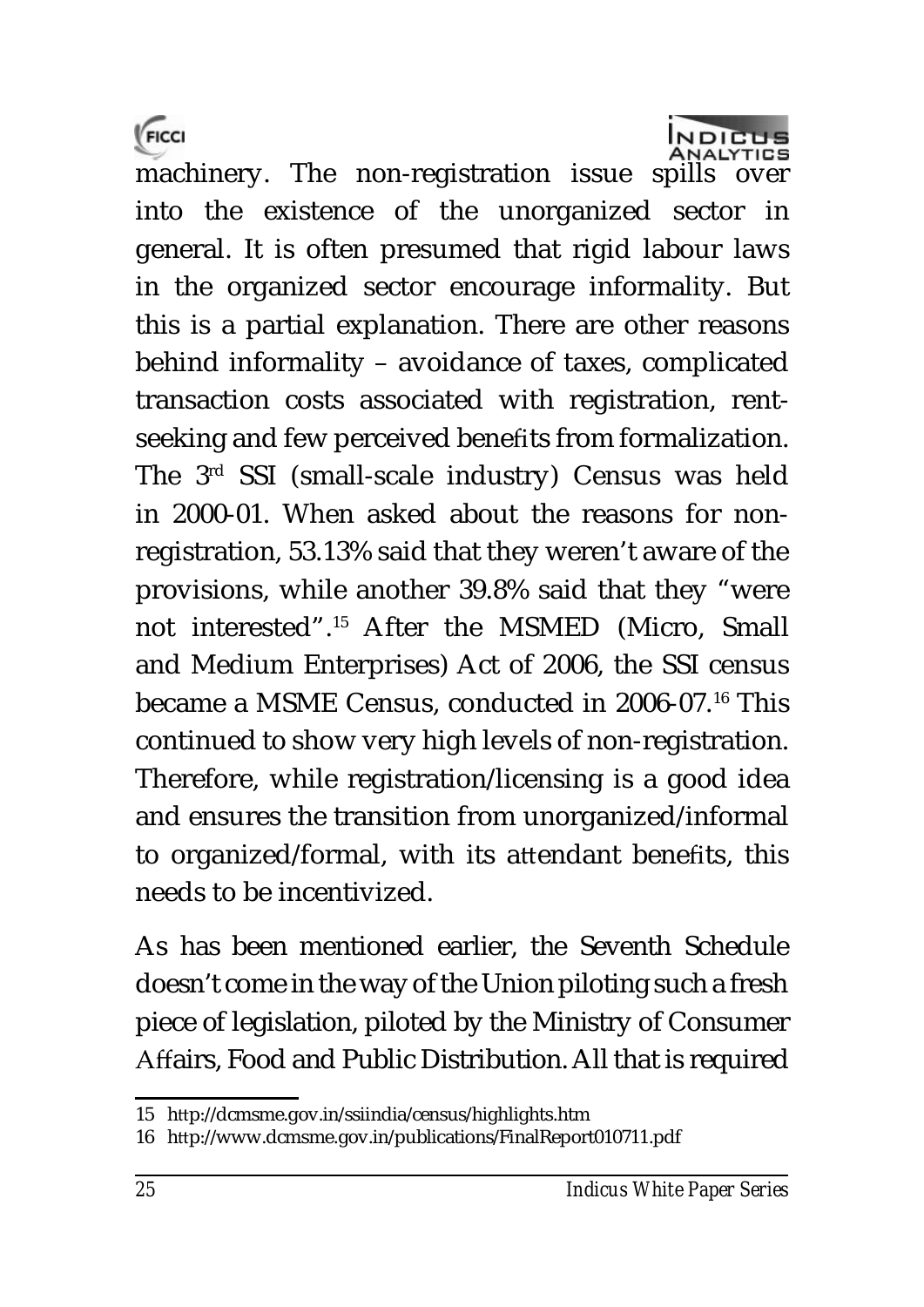$\sqrt{F}$ CCI



is for two-thirds of States to opt for such legislation. Failing that, it is always possible to formulate a model piece of legislation, which can be adopted by whichever State wishes to.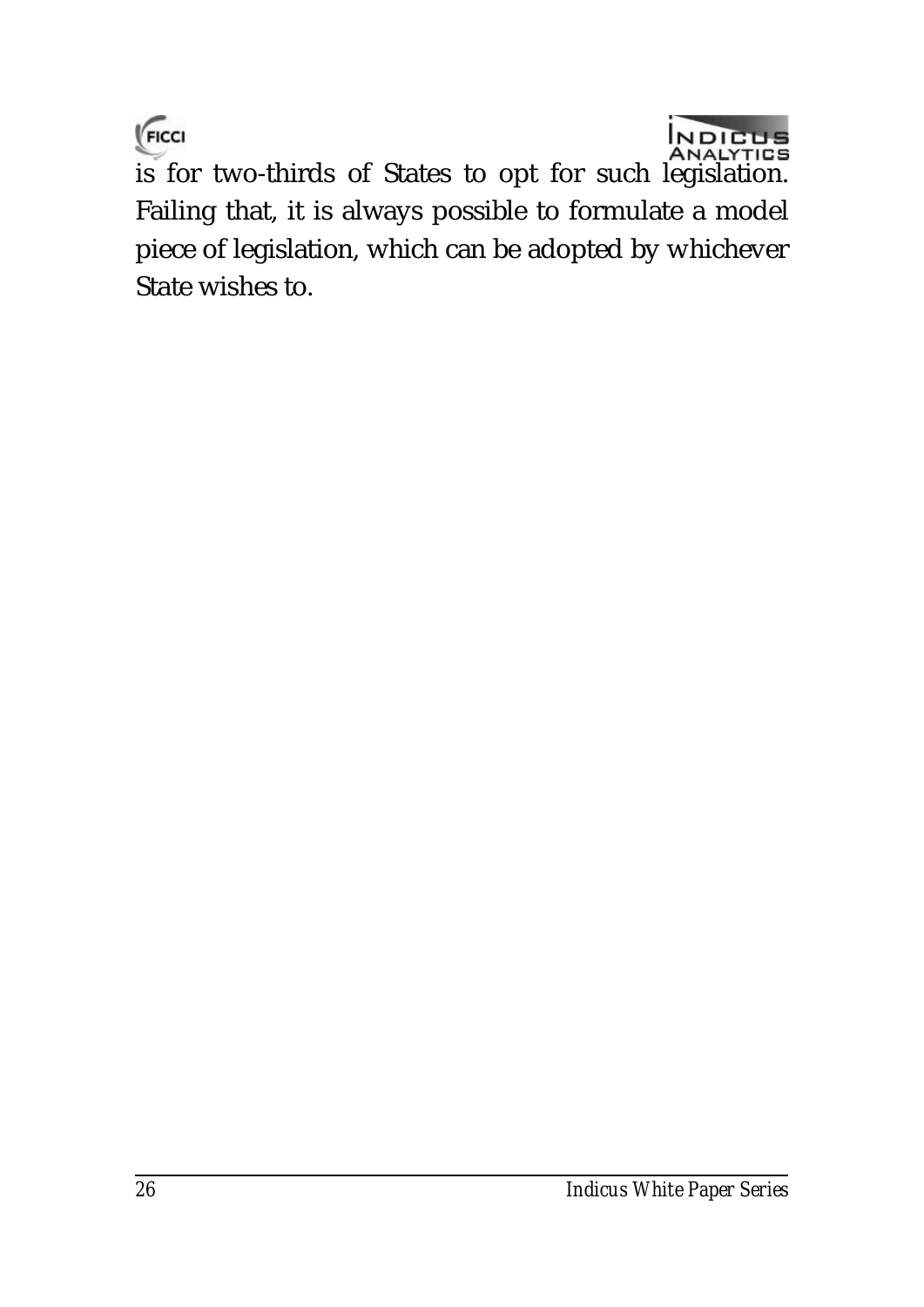



# **SECTION** 6: CONCLUDING NOTE - WAY **FORWARD**

Policy and legislation that do not adequately understand the nuances of any industry have the potential of not only adversely impacting that industry, but other complementary upstream and downstream industries as well. Recent movements in the policy domain [REFERENCE] pertaining to pyramid schemes are being framed such that a large number of important sales and marketing activities may become illegal. Direct sales and multi-level-marketing are all being inadvertently bracketed with pyramid and Ponzy schemes; consequently consumer protection considerations are being imposed on perfectly legitimate and beneficial economic activities with significant positive externalities. The adverse outcomes of such flawed policy could be many - increase in cost of sales, reduced competition, greater inefficiencies and increased cost of entry for new firms being some. Not only developed, even fast growing developing countries have recognized this and have drafted a facilitative structure for Direct Sales and Multi-level Marketing that clearly distinguishes them from Pyramid schemes.

*However recent draft guidelines issued to the states show no such vision; they could be construed to be describing*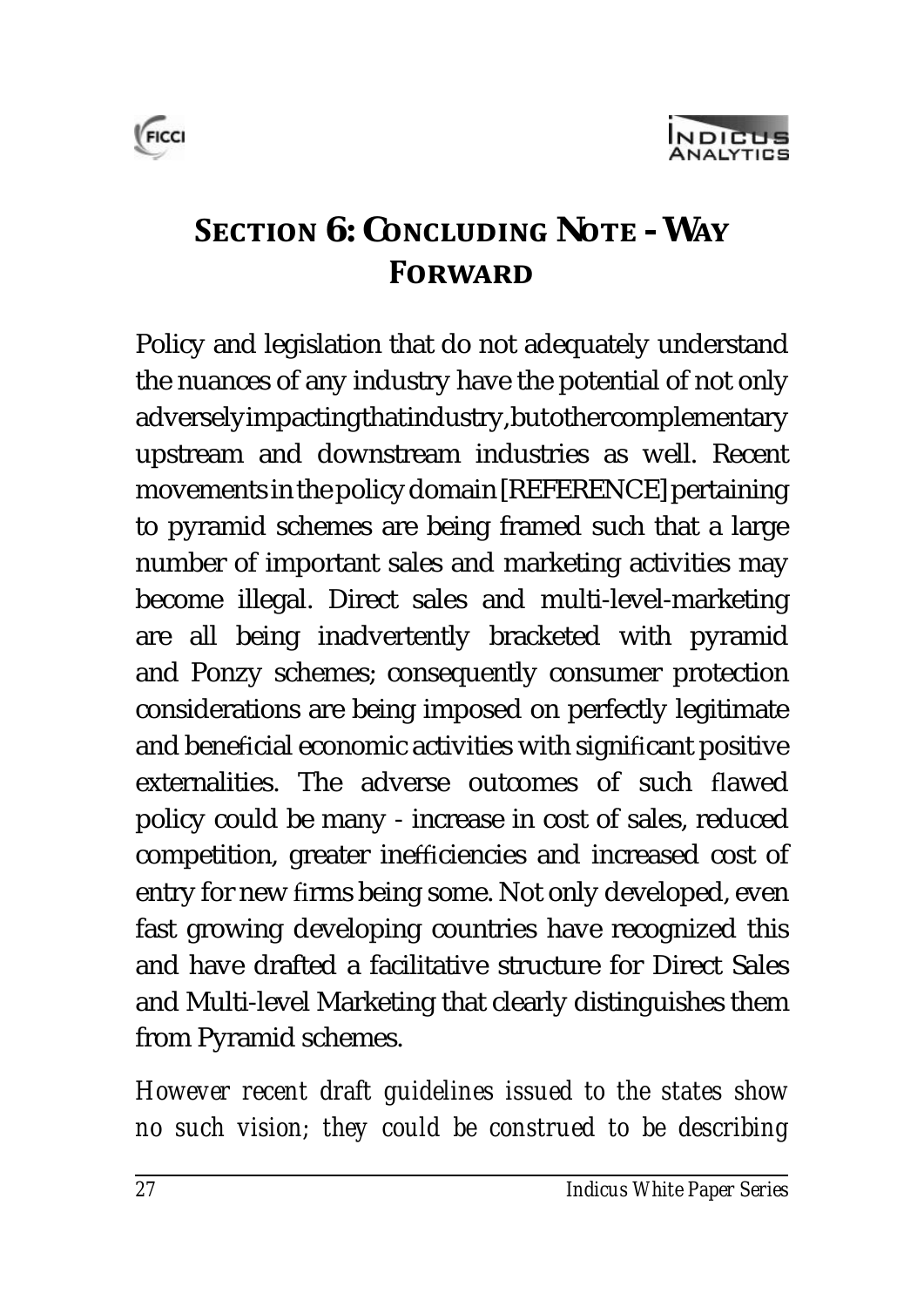



*direct productsales as disguised form of a pyramid / money circulation schemes. This only reĚ ects that policy-makers need to better understand the nuances of the DS and MLM industry, and also appreciate its current and potential importance. It is critical for the government to understand that any economic activity that is based on 'regular consumption of real consumable goods or services', irrespective of the cost of the goods, cannot be simplistically classified as a 'disguised form of money circulation'.*

*The current draft guidelines envisage eliminating all direct selling activity where the entity higher in the hierarchy is able to earn commission's basis the sales efforts of those down the line, without having to work equally hard. This is of course a rather naïve form of identifying an undesirable or undesirable economic activity – by this route insurance agents, almost all of trade, and most forms of economic activity could be considered to be undesirable. The guidelines also allude to pricing and premiums being inordinately high, pricing of course,is a function of market forces, and never can a product of regular consumption in a non-monopolistic setting be bought and sold consistently at high premiums over years.*

It is obvious that direct selling and MLM are forms of economic activity that could play a very important role in a country like India. These are low transaction cost mechanisms for sales that have a very high value added component, and are not very resource intensive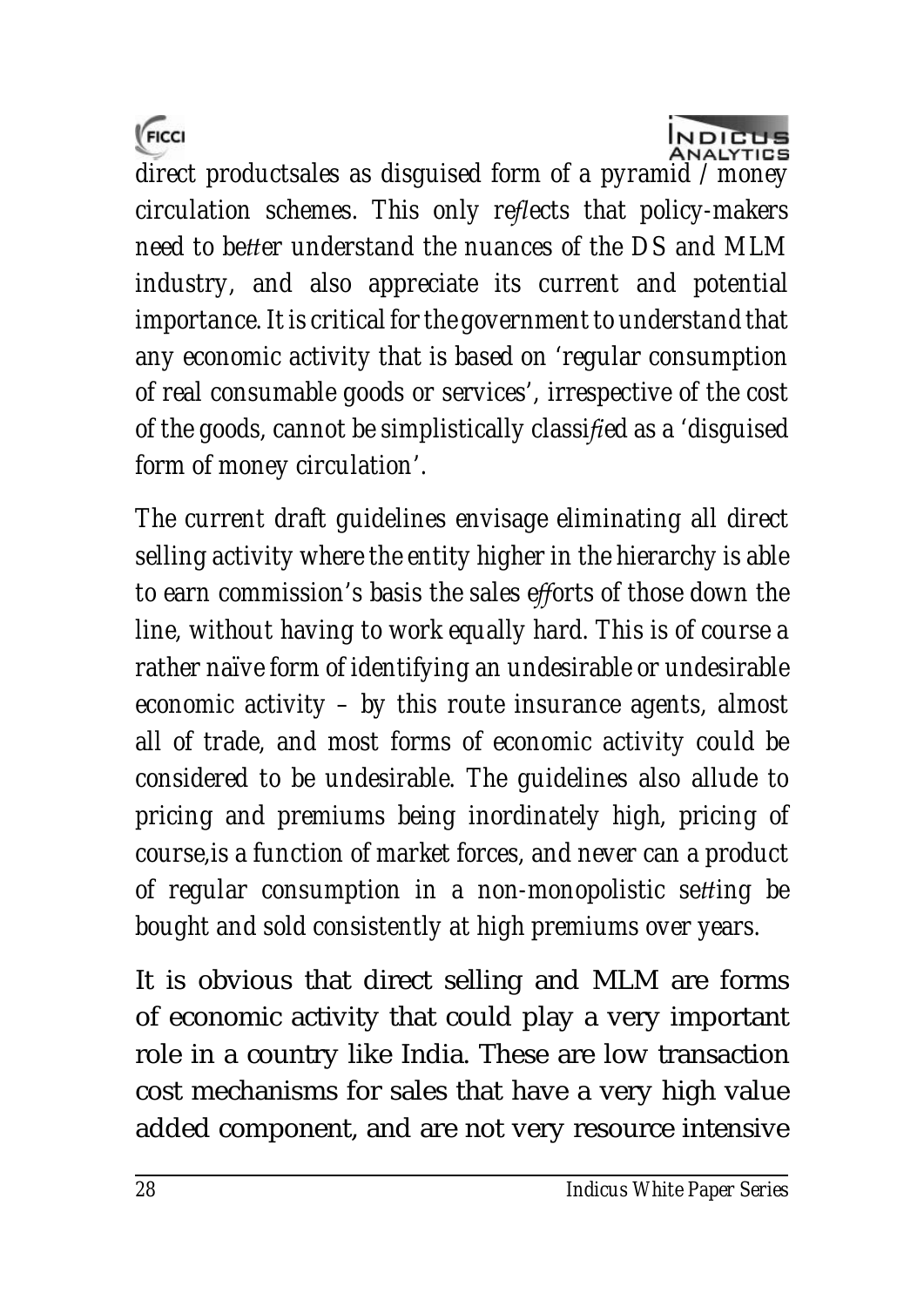



unlike other forms of sales and marketing. DS and MLM therefore allow firms, small and large to use business models that preclude the need for building large physical retail infrastructure. It is also obvious, that a competitive economy needs to allow various options of slaes and marketing, as it needs to allow various options for investment and production.

Unlike business models however, the economic policy framework needs to be evenly spread across the country, and therefore the central government needs to play a leadership role in many areas. DS and MLM is one such domain, since sales and maketing in the new economy will necessarily be many times across borders, a common framework would help in creating a fractureless marketplace.

Ensuring the correct delineation by specific definitions in policy and tort would be the first step. Removing such fuzziness from some laws would be another important step. A registration and regulatory regime would need to be built up over a period of time. All of this would need to be done, while not stifling small scale or unorganized enterprise, rather they should be able to see the benefits of being the registered and regulated domain and benefits from larger scales and lower transaction costs. That needs to be the objective of economic policy.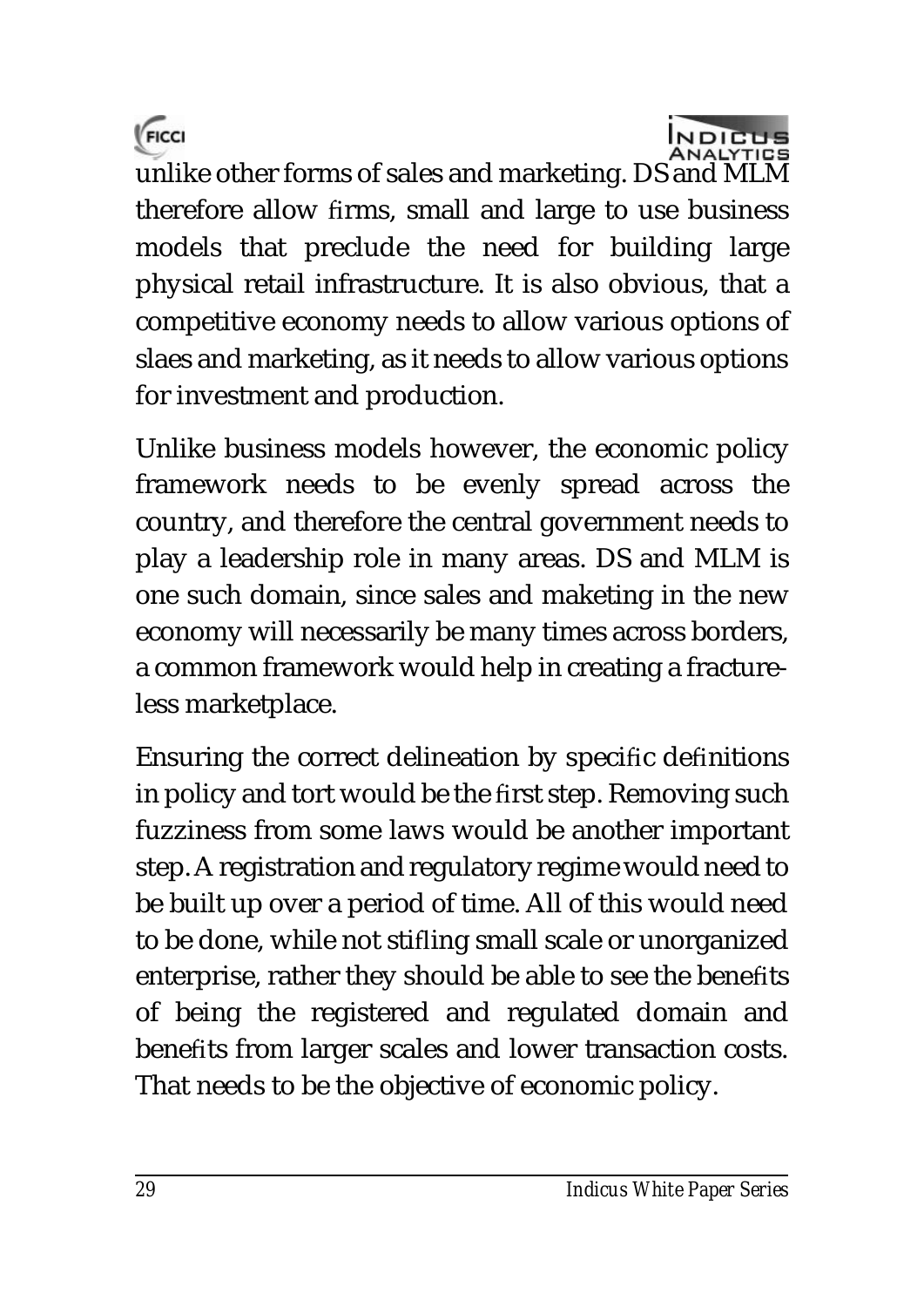



# **ABOUT FICCI**

Established in 1927, FICCI is the largest and oldest apex business organisation in India. Its history is closely interwoven with India's struggle for independence, its industrialization, and its emergence as one of the most rapidly growing global economies. FICCI has contributed to this historical process by encouraging debate, articulating the private sector's views and influencing policy.

A non-government, not-for-profit organisation, FICCI is the voice of India's business and industry.

FICCI draws its membership from the corporate sector, both private and public, including SMEs and MNCs; FICCI enjoys an indirect membership of over 2,50,000 companies from various regional chambers of commerce.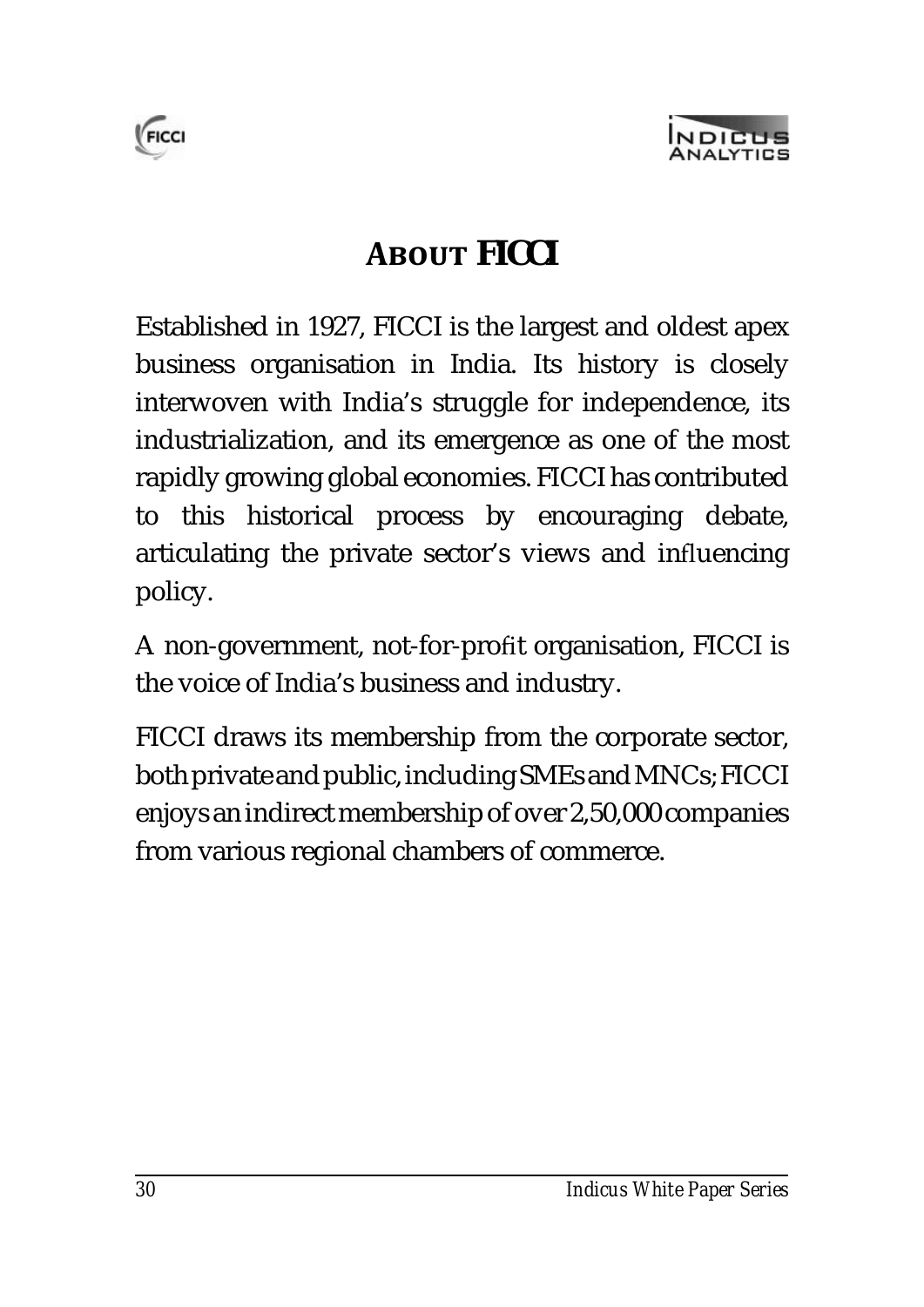



## **dZEEEDEEEEE**

Indicus Analytics is an economics research and data analysis firm. Indicus follows the progress of the many facets of the Indian economy at a sub-national and substate level on real time basis. It conducts monitoring and evaluation studies, indexation and ratings, as well as policy analysis.

Our multidisciplinary team draws from the analytical inputs developed in several fields – economics, statistics, demography, management, engineering, sociology, etc. We have been working with range of Internationally renowned organizations such as World Bank and various UN organizations, academia such as Harvard, Stanford and Cambridge Universities, government organizations such as Finance Commission, Competition Commission of India and Reserve Bank of India, top media houses such as India Today group, Outlook group, Indian Express group, and the topmost national and multinational companies.